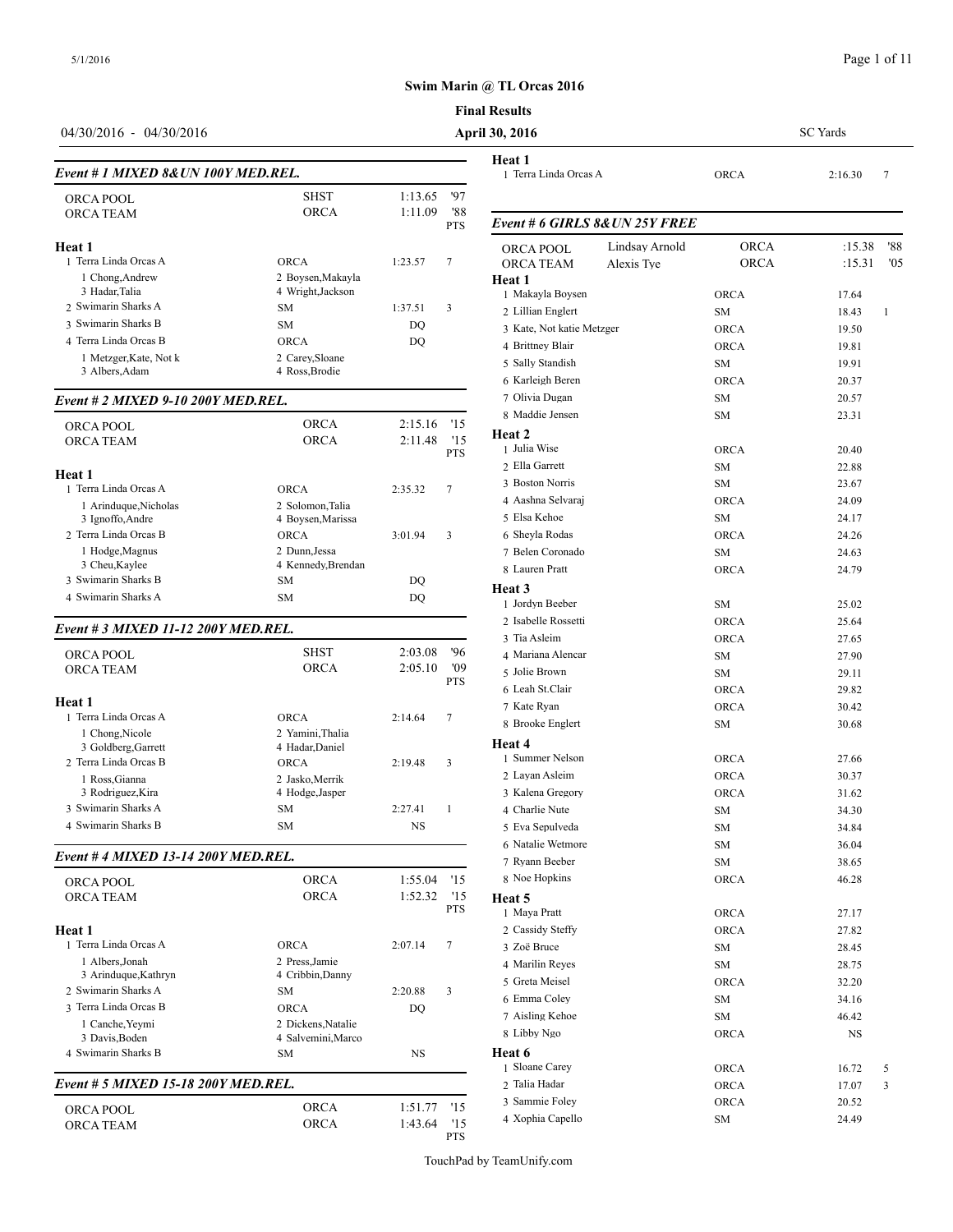5/1/2016

#### **Swim Marin @ TL Orcas 2016**

|                           |             |           | т шаг гусэшлэ                  |
|---------------------------|-------------|-----------|--------------------------------|
| $04/30/2016 - 04/30/2016$ |             |           | <b>April 30, 2016</b>          |
| 5 Emily Whitney           | <b>ORCA</b> | 32.86     | 2 Alek Wehn                    |
| 6 Chloe Lynch             | SM.         | 34.77     | 3 Emmett Grossman              |
| 7 Gabriella San Diego     | SM.         | 37.89     | 4 Cooper Gillespie             |
| 8 Ella Lopez              | SM.         | <b>NS</b> | 5 Daniel Frerich               |
| Heat 7                    |             |           |                                |
| 1 Abigail Wehn            | <b>ORCA</b> | 31.75     |                                |
| 2 Leia Ziegler            | SM.         | <b>NS</b> | Event # 8 GIRLS $9-10$ 50Y FR. |
|                           |             |           |                                |

#### *Event # 7 BOYS 8&UN 25Y FREE*

| ORCA POOL                  | Nicholas Glenn | <b>SSST</b> | '13<br>:14.28               | Heat 1<br>1 Noelia Gramajo  |
|----------------------------|----------------|-------------|-----------------------------|-----------------------------|
| <b>ORCA TEAM</b>           | Andre Ignoffo  |             | '14<br>:14.88<br><b>PTS</b> | 2 Olivia Anderson           |
|                            |                |             |                             | 3 Marissa Boysen            |
| Heat 1<br>1 Andrew Chong   |                | <b>ORCA</b> | 5<br>17.34                  | 4 Kaylee Cheu               |
| 2 Jackson Wright           |                | <b>ORCA</b> | 17.66<br>3                  | 5 Mia Lynch                 |
| 3 Adam Albers              |                | ORCA        | 20.22                       | 6 Eloise Capelle            |
| 4 Charlie Cain             |                | SM          | 21.31<br>1                  | 7 Samantha Carter           |
| 5 Derek Dugan              |                | SM          | 22.21                       | 8 Neeva Gaine               |
| 6 Brodie Ross              |                | <b>ORCA</b> | 22.58                       |                             |
| 7 Jeff Sauls               |                | <b>SM</b>   | 23.22                       | Heat 2<br>1 Kailey Sullivan |
| 8 Milo Vidyarthi           |                | SM          | 24.49                       | 2 Lucy Jaworski             |
|                            |                |             |                             | 3 Hailey Gillespie          |
| Heat 2<br>1 Levi Lokkesmoe |                | <b>ORCA</b> | 24.04                       | 4 Cassidy Low               |
| 2 Sebastian Pezzullo       |                | <b>ORCA</b> | 24.91                       | 5 Isabella Rodrigu          |
| 3 Dominic Serchia          |                | <b>ORCA</b> | 25.72                       | 6 Lilah Stevens             |
| 4 Carlos Angeles           |                | <b>SM</b>   | 26.50                       | 7 Cayman Stein              |
| 5 Ian Probst               |                | <b>ORCA</b> | 27.34                       | Heat 3                      |
| 6 Liam Coley               |                | <b>SM</b>   | 30.47                       | 1 Laney Spry                |
| 7 Billy Vicente            |                | SM          | 30.89                       | 2 Hayden Goldber            |
| 8 Ethan Hernandez          |                | SM          | 31.83                       | 3 Lily Zimmerman            |
| Heat 3                     |                |             |                             | 4 Addie Perry               |
| 1 Jayden Zimmerman         |                | <b>ORCA</b> | 30.97                       | 5 Ruthie King               |
| 2 Kai Probst               |                | <b>ORCA</b> | 31.47                       | 6 Katie Ellis               |
| 3 Charlie Pledger          |                | <b>SM</b>   | 32.31                       | 7 Juliette Douglas          |
| 4 Archer Capinpin          |                | <b>SM</b>   | 32.62                       | 8 Catalina Aldana           |
| 5 Alvar Aldana             |                | <b>SM</b>   | 34.49                       | Heat 4                      |
| 6 Oliver Arnold            |                | SM          | 35.33                       | 1 Laurel Buffum             |
| 7 Damien Juarez            |                | <b>ORCA</b> | 35.64                       | 2 Gissel Esteban            |
| 8 Leonardo Garduno         |                | <b>ORCA</b> | <b>NS</b>                   | 3 Natalie Jaworsk           |
| Heat 4                     |                |             |                             | 4 Madeline Andre            |
| 1 Will Healy               |                | <b>SM</b>   | 29.06                       | 5 Diana Diaz                |
| 2 Arya Thapa               |                | <b>SM</b>   | 38.23                       | 6 Paige Bussi               |
| 3 Declan Drey              |                | <b>SM</b>   | 39.87                       | 7 Mariana Reyes             |
| 4 Bo Jordan                |                | <b>ORCA</b> | 42.86                       | 8 Cammy Taaffe              |
| 5 Caleb Lopez              |                | <b>SM</b>   | 45.94                       | Heat 5                      |
| 6 Sam King                 |                | <b>ORCA</b> | 53.92                       | 1 Francesca San D           |
| Heat 5                     |                |             |                             | 2 Hannah Levine             |
| 1 Blake Gaskin             |                | <b>ORCA</b> | 20.04                       | 3 Halie Chaban              |
| 2 Ben Lotosh               |                | ORCA        | 20.33                       | 4 Kelsey Levine             |
| 3 Miles Marvel             |                | <b>ORCA</b> | 24.35                       | 5 Clara Rubin               |
| 4 Mason Stein              |                | SM          | 24.44                       | 6 Sadie Jordan              |
| 5 Nolan Andrews            |                | <b>SM</b>   | 29.25                       | 7 Ava Morris                |
| 6 Andrew Budrejko          |                | <b>ORCA</b> | 46.66                       | 8 Juleyda Gramajo           |
| 7 Collin Taaffe            |                | <b>SM</b>   | <b>NS</b>                   | Heat 6                      |
| Heat 6                     |                |             |                             | 1 Carolina Caldwe           |
| 1 Leo Datnow               |                | <b>SM</b>   | 22.05                       | 2 Jasmine Rodas             |

| <b>Final Results</b>          |                                    |              |                  |                          |
|-------------------------------|------------------------------------|--------------|------------------|--------------------------|
| <b>April 30, 2016</b>         |                                    |              | <b>SC</b> Yards  |                          |
| 2 Alek Wehn                   |                                    | ORCA         | 23.14            |                          |
| 3 Emmett Grossman             |                                    | ORCA         | 24.29            |                          |
| 4 Cooper Gillespie            |                                    | ORCA         | 40.87            |                          |
| 5 Daniel Frerich              |                                    | ORCA         | 1:00.01          |                          |
| Event # 8 GIRLS 9-10 50Y FREE |                                    |              |                  |                          |
| ORCA POOL<br>ORCA TEAM        | Alexa Harrison<br>Emma Keith-Brown | SHST<br>ORCA | :27.85<br>:28.25 | '09<br>'14<br><b>PTS</b> |
| Heat 1                        |                                    |              |                  |                          |
| 1 Noelia Gramajo              |                                    | <b>ORCA</b>  | 34.79            | 5                        |
| 2 Olivia Anderson             |                                    | <b>ORCA</b>  | 36.76            | 1                        |
| 3 Marissa Boysen              |                                    | <b>ORCA</b>  | 37.82            |                          |
| 4 Kaylee Cheu                 |                                    | <b>ORCA</b>  | 39.19            |                          |
| 5 Mia Lynch                   |                                    | SМ           | 43.65            |                          |
| 6 Eloise Capelle              |                                    | SМ           | 44.83            |                          |
| 7 Samantha Carter             |                                    | <b>SM</b>    | 46.69            |                          |
| 8 Neeva Gaine                 |                                    | SΜ           | 48.53            |                          |
| Heat 2<br>1 Kailey Sullivan   |                                    | <b>ORCA</b>  | 38.06            |                          |
| 2 Lucy Jaworski               |                                    | <b>ORCA</b>  | 38.61            |                          |
| 3 Hailey Gillespie            |                                    | <b>ORCA</b>  | 39.42            |                          |
| 4 Cassidy Low                 |                                    | <b>ORCA</b>  | 39.59            |                          |
| 5 Isabella Rodriguez          |                                    | SΜ           | 50.23            |                          |
| 6 Lilah Stevens               |                                    | SМ           | 54.11            |                          |
| 7 Cayman Stein                |                                    | SМ           | NS               |                          |
| Heat 3                        |                                    |              |                  |                          |
| 1 Laney Spry                  |                                    | <b>ORCA</b>  | 39.33            |                          |
| 2 Hayden Goldberg             |                                    | <b>ORCA</b>  | 39.68            |                          |
| 3 Lily Zimmerman              |                                    | <b>ORCA</b>  | 39.79            |                          |
| 4 Addie Perry                 |                                    | SМ           | 41.09            |                          |
| 5 Ruthie King                 |                                    | <b>ORCA</b>  | 44.02            |                          |
| 6 Katie Ellis                 |                                    | <b>SM</b>    | 57.85            |                          |
| 7 Juliette Douglass           |                                    | SМ           | 1:00.44          |                          |
| 8 Catalina Aldana             |                                    | SΜ           | 1:01.66          |                          |
| Heat 4                        |                                    |              |                  |                          |
| 1 Laurel Buffum               |                                    | ORCA         | 47.33            |                          |
| 2 Gissel Esteban              |                                    | <b>ORCA</b>  | 47.35            |                          |
| 3 Natalie Jaworski            |                                    | <b>ORCA</b>  | 47.76            |                          |
| 4 Madeline Andrews            |                                    | SM           | 49.96            |                          |
| 5 Diana Diaz                  |                                    | SМ           | 59.43            |                          |
| 6 Paige Bussi                 |                                    | SM           | NS               |                          |
| 7 Mariana Reyes               |                                    | <b>ORCA</b>  | NS               |                          |
| 8 Cammy Taaffe                |                                    | SМ           | NS               |                          |
| Heat 5                        |                                    |              |                  |                          |
| 1 Francesca San Diego         |                                    | SM           | 35.25            | 3                        |
| 2 Hannah Levine               |                                    | ORCA         | 40.19            |                          |
| 3 Halie Chaban                |                                    | ORCA         | 43.35            |                          |
| 4 Kelsey Levine               |                                    | <b>ORCA</b>  | 44.49            |                          |
| 5 Clara Rubin                 |                                    | ORCA         | 44.57            |                          |
| 6 Sadie Jordan                |                                    | <b>ORCA</b>  | 49.79            |                          |
| 7 Ava Morris                  |                                    | <b>ORCA</b>  | 53.73            |                          |
| 8 Juleyda Gramajo             |                                    | ORCA         | 1:08.78          |                          |
| Heat 6<br>1 Carolina Caldwell |                                    |              |                  |                          |
|                               |                                    | ORCA         | 42.91            |                          |
| 2 Jasmine Rodas               |                                    | ORCA         | 42.98            |                          |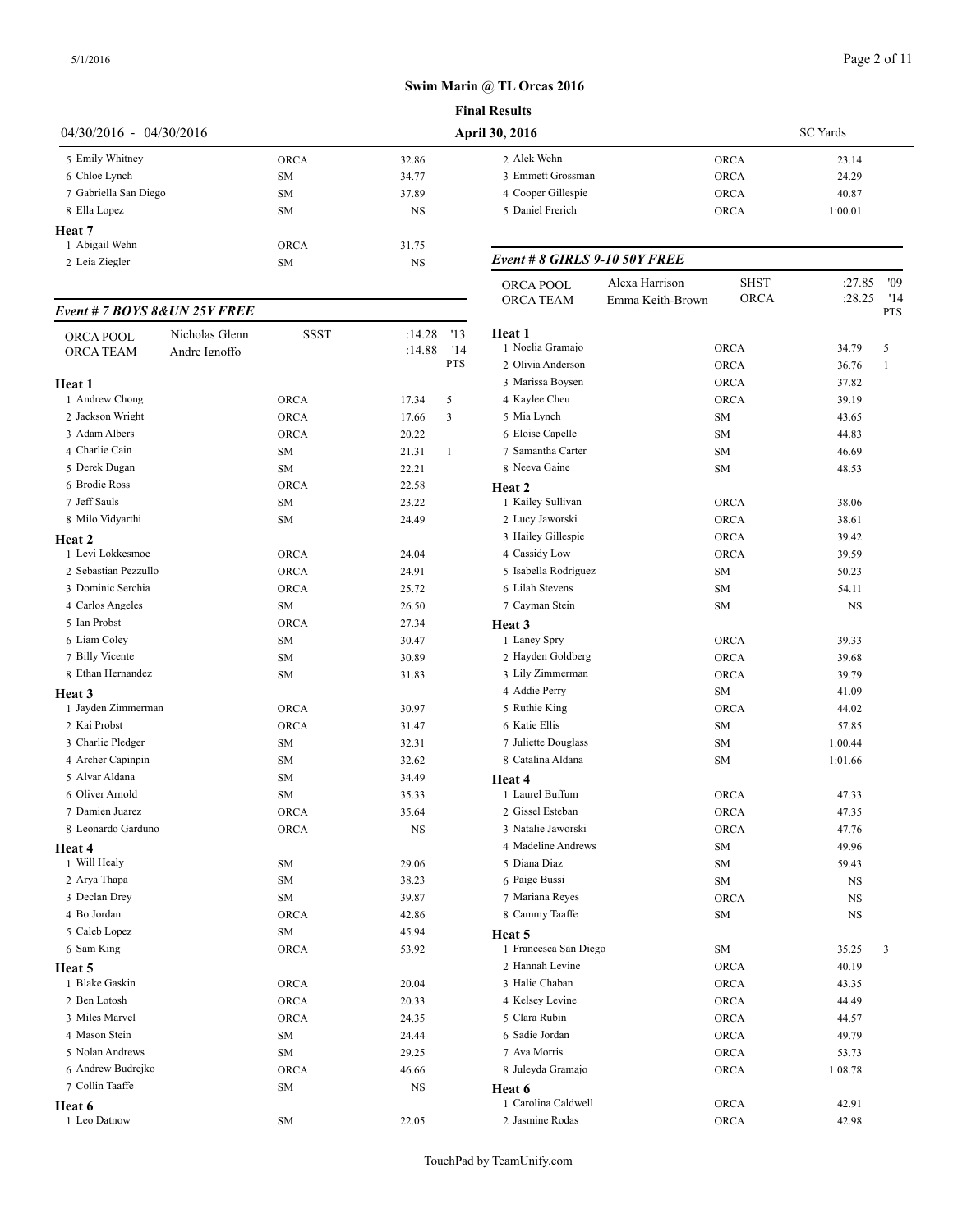# 04/30/2016 - 04/30/2016 **April 30, 2016 Final Results** Clara Beales SM 46.06 Gigi McAllister ORCA 48.57 Makaela Cullinan ORCA 50.45 Nichole Aguilar ORCA 53.58 *Event # 9 BOYS 9-10 50Y FREE*

| ORCA POOL            | Daniel McSweeney | <b>ORCA</b> | :28.48    | 92         | 3 Mia Mitaine       |
|----------------------|------------------|-------------|-----------|------------|---------------------|
| <b>ORCA TEAM</b>     | Daniel McSweeney | ORCA        | :28.02    | '92        | 4 Roselyn De Leo    |
|                      |                  |             |           | <b>PTS</b> | 5 Ella Galetti      |
| Heat 1               |                  |             |           |            | Heat 4              |
| 1 Nicholas Arinduque |                  | <b>ORCA</b> | 34.02     | 3          | 1 Jimena Gramajo    |
| 2 Ruben Roth         |                  | <b>SM</b>   | 42.42     |            | 2 Sarah Williams    |
| 3 Magnus Hodge       |                  | <b>ORCA</b> | 42.69     |            | 3 Romina Calvi      |
| 4 Micah Arnold       |                  | <b>SM</b>   | 43.25     |            | 4 Pilar Diaz        |
| 5 Oas Vidvarthi      |                  | <b>SM</b>   | 45.92     |            | 5 Dalila Butterfiel |
| 6 Brendan Kennedy    |                  | <b>ORCA</b> | 46.01     |            |                     |
| 7 Alberto Diaz       |                  | SM          | 47.03     |            | Event # 11 $BOY$    |
| 8 Olen Lokkesmoe     |                  | <b>ORCA</b> | <b>NS</b> |            | ORCA POOL           |
| Heat 2               |                  |             |           |            | <b>ORCA TEAM</b>    |
| 1 Si Eon Davis       |                  | ORCA        | 46.12     |            |                     |
| 2 Henry Sowers       |                  | ORCA        | 47.09     |            | Heat 1              |
| 3 Kenin Davis        |                  | ORCA        | 47.96     |            | 1 Merrik Jasko      |
| 4 Bobby Seater       |                  | <b>SM</b>   | 48.07     |            | 2 Everett Wellbeld  |
| 5 Jacob Ellis        |                  | <b>SM</b>   | 51.19     |            | 3 Jasper Hodge      |
| 6 Fazzatti Deleon    |                  | <b>SM</b>   | 51.82     |            | 4 Cooper Burdick    |
| 7 Alastair Morris    |                  | ORCA        | 52.44     |            | 5 Ryan Scholl-Thu   |
| 8 Carter Drey        |                  | <b>SM</b>   | 55.07     |            | 6 **** Martinez     |
| 9 Timothy Muithya    |                  | <b>ORCA</b> | <b>NS</b> |            | 7 Billy Spry        |
| Heat 3               |                  |             |           |            | 8 Jee Davis         |
| 1 Andre Ignoffo      |                  | <b>ORCA</b> | 28.95     | 5          | Heat 2              |
| 2 Brendan Sheehan    |                  | <b>SM</b>   | 37.12     | 1          | 1 Daniel Hadar      |
| 3 Abraham Hannah     |                  | <b>SM</b>   | 37.18     |            | 2 Joseph Ferrara    |
| 4 Martin Datnow      |                  | <b>SM</b>   | 46.64     |            | 3 Jack Carey        |
| 5 Jj Gumba           |                  | <b>SM</b>   | 58.71     |            | 4 Matthew Corona    |
| 6 Mark Snaith        |                  | <b>SM</b>   | 1:37.29   |            | 5 Angel Gomez       |
| 7 Ethan Ngo          |                  | <b>ORCA</b> | <b>NS</b> |            | 6 Aidan Dolan       |
|                      |                  |             |           |            |                     |

#### *Event # 10 GIRLS 11-12 50Y FREE*

| <b>ORCA POOL</b><br><b>ORCA TEAM</b> | Alyssa Lo<br>Kavla Coffee | <b>SHST</b><br><b>ORCA</b> | :26.14<br>:26.91 | 2 Jonathan Lopez<br>'03<br>3 Bryan Hernande<br>'05<br><b>PTS</b> |
|--------------------------------------|---------------------------|----------------------------|------------------|------------------------------------------------------------------|
| Heat 1                               |                           |                            |                  | Event # 12 GIRI                                                  |
| 1 Nicole Chong                       |                           | <b>ORCA</b>                | 5<br>28.33       | <b>ORCA POOL</b>                                                 |
| 2 Olivia Hoover                      |                           | <b>ORCA</b>                | 3<br>29.88       | <b>ORCA TEAM</b>                                                 |
| 3 Malia Davis                        |                           | <b>ORCA</b>                | 30.18            |                                                                  |
| 4 Gianna Ross                        |                           | <b>ORCA</b>                | 30.34            | Heat 1                                                           |
| 5 Arika Kalfayan                     |                           | <b>SM</b>                  | 1<br>30.66       | 1 Jamie Press                                                    |
| 6 Claire Zimmerman                   |                           | <b>SM</b>                  | 33.49            | 2 Jane McNevin                                                   |
| 7 Brie Thompson                      |                           | <b>SM</b>                  | 35.29            | 3 Lily Gates                                                     |
| 8 Maya Canziani                      |                           | <b>SM</b>                  | 38.71            | 4 Natalie Dickens                                                |
| Heat 2                               |                           |                            |                  | 5 Yevmi Canche                                                   |
| 1 Thalia Yamini                      |                           | <b>ORCA</b>                | 31.97            | 6 Brianna Zavagli                                                |
| 2 Sabrina Falk                       |                           | <b>ORCA</b>                | 33.02            | 7 Lucy Goldman                                                   |
| 3 Megan Kennedy                      |                           | <b>ORCA</b>                | 33.61            | 8 Carolina Viniegi                                               |
| 4 Caitlyn Harrell                    |                           | <b>ORCA</b>                | 35.26            | Heat 2                                                           |
| 5 Haley Bosch                        |                           | <b>SM</b>                  | 38.04            | 1 Katherine McCa                                                 |

| <b>April 30, 2016</b>           |                                   | <b>SC</b> Yards            |                  |                          |
|---------------------------------|-----------------------------------|----------------------------|------------------|--------------------------|
| 6 Eva Laborde-Turner            |                                   | <b>SM</b>                  | 46.86            |                          |
| 7 Marina Stevens                |                                   | <b>SM</b>                  | NS               |                          |
| 8 Amber Ani-Heron               |                                   | <b>SM</b>                  | NS               |                          |
| Heat 3                          |                                   |                            |                  |                          |
| 1 Marin Buffum                  |                                   | ORCA                       | 36.88            |                          |
| 2 Olivia Pezzullo               |                                   | <b>ORCA</b>                | 38.75            |                          |
| 3 Mia Mitaine                   |                                   | <b>ORCA</b>                | 39.19            |                          |
| 4 Roselyn De Leon               |                                   | <b>ORCA</b>                | 39.66            |                          |
| 5 Ella Galetti                  |                                   | <b>ORCA</b>                | 39.91            |                          |
| Heat 4                          |                                   |                            |                  |                          |
| 1 Jimena Gramajo                |                                   | <b>ORCA</b>                | 32.25            |                          |
| 2 Sarah Williams                |                                   | <b>SM</b>                  | 33.31            |                          |
| 3 Romina Calvi                  |                                   | <b>ORCA</b>                | 37.96            |                          |
| 4 Pilar Diaz                    |                                   | <b>ORCA</b>                | 42.35            |                          |
| 5 Dalila Butterfield            |                                   | ORCA                       | 45.81            |                          |
| Event # 11 BOYS 11-12 50Y FREE  |                                   |                            |                  |                          |
| ORCA POOL<br><b>ORCA TEAM</b>   | Marty Smith<br>Dominic Drozdowicz | <b>LVST</b><br><b>ORCA</b> | :25.49<br>:25.28 | '04<br>'87<br><b>PTS</b> |
| Heat 1                          |                                   |                            |                  |                          |
| 1 Merrik Jasko                  |                                   | <b>ORCA</b>                | 28.77            | 3                        |
| 2 Everett Wellbeloved           |                                   | <b>SM</b>                  | 31.58            | $\mathbf{1}$             |
| 3 Jasper Hodge                  |                                   | <b>ORCA</b>                | 33.46            |                          |
| 4 Cooper Burdick                |                                   | <b>SM</b>                  | 35.33            |                          |
| 5 Ryan Scholl-Thurman           |                                   | SM.                        | 36.11            |                          |
| 6 **** Martinez                 |                                   | <b>SM</b>                  | 36.81            |                          |
| 7 Billy Spry                    |                                   | <b>ORCA</b>                | 38.80            |                          |
| 8 Jee Davis                     |                                   | <b>ORCA</b>                | <b>NS</b>        |                          |
| Heat 2                          |                                   |                            |                  |                          |
| 1 Daniel Hadar                  |                                   | <b>ORCA</b>                | 28.52            | 5                        |
| 2 Joseph Ferrara                |                                   | <b>ORCA</b>                | 33.09            |                          |
| 3 Jack Carey                    |                                   | <b>ORCA</b>                | 41.65            |                          |
| 4 Matthew Coronado              |                                   | SΜ                         | 45.30            |                          |
| 5 Angel Gomez                   |                                   | SМ                         | NS               |                          |
| 6 Aidan Dolan                   |                                   | SΜ                         | NS               |                          |
| Heat 3                          |                                   |                            |                  |                          |
| 1 Kevin Snaith                  |                                   | <b>SM</b>                  | 36.73            |                          |
| 2 Jonathan Lopez                |                                   | SМ                         | 46.59            |                          |
| 3 Bryan Hernandez               |                                   | SΜ                         | NS               |                          |
| Event # 12 GIRLS 13-14 50Y FREE |                                   |                            |                  |                          |
| ORCA POOL                       | Nicolette Jasko                   | <b>ORCA</b>                | :25.64           | '15                      |
| ORCA TEAM                       | Nicolette Jasko                   | ORCA                       | :25.19           | '15<br><b>PTS</b>        |
| Heat 1                          |                                   |                            |                  |                          |
| 1 Jamie Press<br>2 Jane McNevin |                                   | <b>ORCA</b>                | 29.68            | 5                        |
|                                 |                                   | SM                         | 29.90            | 3                        |
| 3 Lily Gates                    |                                   | SM                         | 29.95            | $\mathbf{1}$             |
| 4 Natalie Dickens               |                                   | <b>ORCA</b>                | 30.75            |                          |
| 5 Yevmi Canche                  |                                   | <b>ORCA</b>                | 33.39            |                          |
| 6 Brianna Zavaglia              |                                   | <b>ORCA</b>                | 33.62            |                          |
| 7 Lucy Goldman                  |                                   | SΜ                         | 35.40            |                          |
| 8 Carolina Viniegra             |                                   | SΜ                         | NS               |                          |
| Heat 2                          |                                   |                            |                  |                          |

Katherine McCallister SM 30.92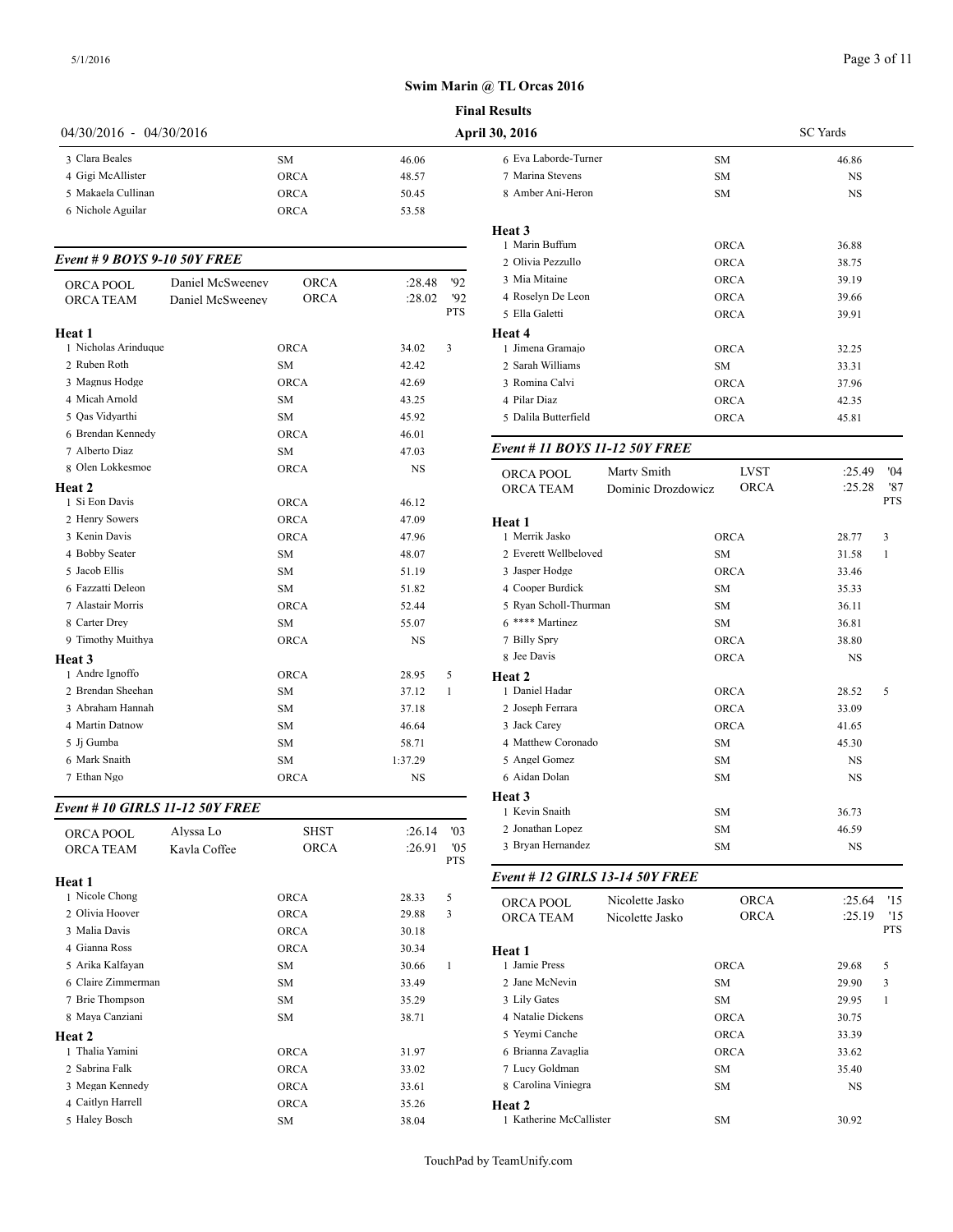5/1/2016

#### **Swim Marin @ TL Orcas 2016**

**Final Results**

|                                    |                                  |                 |                |            | т шаг голяц                           |
|------------------------------------|----------------------------------|-----------------|----------------|------------|---------------------------------------|
| 04/30/2016 - 04/30/2016            |                                  |                 |                |            | April 30, 2016                        |
| 2 Karina Yamini                    |                                  | <b>ORCA</b>     | 31.28          |            | 8 Elsa Kehoe                          |
| 3 Alexia Garcia                    |                                  | <b>SM</b>       | 31.52          |            | Heat 2                                |
| 4 Angela Cox-Parra                 |                                  | <b>ORCA</b>     | 31.70          |            | 1 Karleigh Beren                      |
| 5 Amelie Benicio                   |                                  | <b>SM</b>       | 34.97          |            | 2 Ella Garrett                        |
| 6 Juliana McKenna                  |                                  | ORCA            | 37.11          |            | 3 Boston Norris                       |
| 7 Linsy De Leon                    |                                  | <b>ORCA</b>     | <b>NS</b>      |            | 4 Summer Nelson                       |
|                                    |                                  |                 |                |            | 5 Charlie Nute                        |
|                                    |                                  |                 |                |            | 6 Leah St.Clair                       |
| Event #13 BOYS 13-14 50Y FREE      |                                  |                 |                |            | 7 Isabelle Rossetti                   |
| <b>ORCA POOL</b>                   | Haydn Fischer                    | SVST            | :23.04         | '14        | 8 Brooke Englert                      |
| <b>ORCA TEAM</b>                   | Dominic Drozdowicz               | <b>ORCA</b>     | :23.19         | '89<br>PTS | 9 Abigail Wehn                        |
| Heat 1                             |                                  |                 |                |            | Heat 3                                |
| 1 Jonah Albers                     |                                  | ORCA            | 26.12          | 5          | 1 Sammie Foley                        |
| 2 Boden Davis                      |                                  | <b>ORCA</b>     | 26.28          | 3          | 2 Mariana Alencar                     |
| 3 Danny Cribbin                    |                                  | <b>ORCA</b>     | 27.67          |            | 3 Jordyn Beeber                       |
| 4 Marco Salvemini                  |                                  | <b>ORCA</b>     | 29.22          |            | 4 Jolie Brown                         |
| 5 Henry Tomasch                    |                                  | <b>SM</b>       | 29.91          | 1          | 5 Cassidy Steffy                      |
| 6 Connor Thorp<br>7 Levi Woodall   |                                  | <b>SM</b>       | 31.70<br>42.52 |            | 6 Mila Dawson                         |
| 8 Zachary Thorp                    |                                  | SM<br><b>SM</b> | NS             |            | 7 Kalena Gregory<br>8 Noe Hopkins     |
|                                    |                                  |                 |                |            |                                       |
| Heat 2<br>1 Amadeus Colenbrander   |                                  | ORCA            | 30.75          |            | Heat 4<br>1 Layan Asleim              |
| 2 Cedric Hall                      |                                  | ORCA            | 33.54          |            | 2 Natalie Wetmore                     |
| 3 Matthew Martinez                 |                                  | ORCA            | 38.50          |            | 3 Eva Sepulveda                       |
| 4 Christian Fenton                 |                                  | <b>ORCA</b>     | 54.38          |            | 4 Leia Ziegler                        |
| 5 Pavee Aswanetmanee               |                                  | <b>ORCA</b>     | NS             |            | 5 Greta Meisel                        |
| 6 Thomas Beales                    |                                  | SM              | NS             |            | 6 Kate Ryan                           |
|                                    |                                  |                 |                |            | 7 Ryann Beeber                        |
|                                    | Event # 14 GIRLS 15-18 100Y FREE |                 |                |            | Heat 5                                |
| ORCA POOL                          | Francesca Lollini                | <b>ORCA</b>     | :54.16         | '05        | 1 Belen Coronado                      |
| <b>ORCA TEAM</b>                   | Tai Hallstein                    | <b>ORCA</b>     | :53.21         | '12        | 2 Zoë Bruce                           |
|                                    |                                  |                 |                | <b>PTS</b> | 3 Sheyla Rodas                        |
| Heat 1                             |                                  |                 |                |            | 4 Tia Asleim                          |
| 1 Katie Mayfield<br>2 Rene Dickens |                                  | <b>ORCA</b>     | 1:13.78        | 5          | 5 Chloe Lynch                         |
|                                    |                                  | <b>ORCA</b>     | 1:14.22        | 3          | 6 Xophia Capello<br>7 Gabriella San D |
|                                    | Event #15 BOYS 15-18 100Y FREE   |                 |                |            | 8 Emma Coley                          |
| ORCA POOL                          | RJ Williams                      | ORCA            | :49.02         | '15        | Heat 6                                |
| ORCA TEAM                          | RJ Williams                      | ORCA            | :48.08         | '15        | 1 Marilin Reves                       |
|                                    |                                  |                 |                | PTS        | 2 Libby Ngo                           |
| Heat 1<br>1 Max Harrod             |                                  | ORCA            | 55.65          | 5          | Event # $17 BOY$                      |
| 2 Joe Laurie                       |                                  | <b>ORCA</b>     | 1:09.19        | 3          | ORCA POOL                             |
|                                    | Event # 16 GIRLS 8& UN 25Y BACK  |                 |                |            | <b>ORCA TEAM</b>                      |
| ORCA POOL                          | Christy Meier                    | <b>SHST</b>     | :18.68         | '98        | Heat 1                                |
| ORCA TEAM                          | Nicole Chong                     | <b>ORCA</b>     | :18.04         | '13        | 1 Andrew Chong                        |
| Heat 1                             |                                  |                 |                | PTS        | 2 Jackson Wright<br>3 Jeff Sauls      |
| 1 Makayla Boysen                   |                                  | ORCA            | 21.78          | 5          | 4 Adam Albers                         |
| 2 Brittney Blair                   |                                  | ORCA            | 23.92          | 3          | 5 Charlie Cain                        |
| 3 Lillian Englert                  |                                  | SΜ              | 23.93          | 1          | 6 Carlos Angeles                      |
| 4 Kate, Not katie Metzger          |                                  | ORCA            | 24.63          |            | 7 Derek Dugan                         |
| 5 Sally Standish                   |                                  | SΜ              | 24.94          |            | 8 Levi Lokkesmo                       |
| 6 Olivia Dugan                     |                                  | SΜ              | 26.55          |            | Heat 2                                |
| 7 Julia Wise                       |                                  | <b>ORCA</b>     | 27.12          |            | 1 Dominic Serchia                     |

| April 30, 2016               |                |             | <b>SC</b> Yards       |
|------------------------------|----------------|-------------|-----------------------|
| 8 Elsa Kehoe                 |                | SМ          | 28.38                 |
| Heat 2                       |                |             |                       |
| 1 Karleigh Beren             |                | <b>ORCA</b> | 24.90                 |
| 2 Ella Garrett               |                | SΜ          | 26.51                 |
| 3 Boston Norris              |                | <b>SM</b>   | 29.38                 |
| 4 Summer Nelson              |                | <b>ORCA</b> | 31.20                 |
| 5 Charlie Nute               |                | SM          | 33.01                 |
| 6 Leah St.Clair              |                | <b>ORCA</b> | 35.00                 |
| 7 Isabelle Rossetti          |                | <b>ORCA</b> | 38.16                 |
| 8 Brooke Englert             |                | SΜ          | 39.14                 |
| 9 Abigail Wehn               |                | ORCA        | 45.28                 |
|                              |                |             |                       |
| Heat 3                       |                |             |                       |
| 1 Sammie Foley               |                | <b>ORCA</b> | 24.65                 |
| 2 Mariana Alencar            |                | SΜ          | 31.04                 |
| 3 Jordyn Beeber              |                | <b>SM</b>   | 32.78                 |
| 4 Jolie Brown                |                | <b>SM</b>   | 37.10                 |
| 5 Cassidy Steffy             |                | <b>ORCA</b> | 38.04                 |
| 6 Mila Dawson                |                | <b>SM</b>   | 38.49                 |
| 7 Kalena Gregory             |                | <b>ORCA</b> | 52.47                 |
| 8 Noe Hopkins                |                | <b>ORCA</b> | 53.51                 |
| Heat 4                       |                |             |                       |
| 1 Layan Asleim               |                | ORCA        | 33.35                 |
| 2 Natalie Wetmore            |                | <b>SM</b>   | 41.13                 |
| 3 Eva Sepulveda              |                | SМ          | 45.44                 |
| 4 Leia Ziegler               |                | SΜ          | NS                    |
| 5 Greta Meisel               |                | <b>ORCA</b> | NS                    |
| 6 Kate Ryan                  |                | <b>ORCA</b> | NS                    |
| 7 Ryann Beeber               |                | SΜ          | NS                    |
| Heat 5                       |                |             |                       |
| 1 Belen Coronado             |                | ${\rm SM}$  | 28.33                 |
| 2 Zoë Bruce                  |                | SΜ          | 32.51                 |
| 3 Sheyla Rodas               |                | <b>ORCA</b> | 32.86                 |
| 4 Tia Asleim                 |                | <b>ORCA</b> | 34.05                 |
| 5 Chloe Lynch                |                | SΜ          | 36.18                 |
| 6 Xophia Capello             |                | SΜ          | 40.85                 |
| 7 Gabriella San Diego        |                | SΜ          | 51.46                 |
| 8 Emma Coley                 |                | SΜ          | NS                    |
| Heat 6                       |                |             |                       |
| 1 Marilin Reyes              |                | SM          | 41.11                 |
| 2 Libby Ngo                  |                | <b>ORCA</b> | NS                    |
| Event #17 BOYS 8&UN 25Y BACK |                |             |                       |
|                              |                |             |                       |
| ORCA POOL                    | Geoffrey Cline | ORCA        | :17.88<br>'88         |
| ORCA TEAM                    | Geoffrey Cline | <b>ORCA</b> | :17.66<br>'88<br>PTS  |
| Heat 1                       |                |             |                       |
| 1 Andrew Chong               |                | <b>ORCA</b> | 20.25<br>5            |
| 2 Jackson Wright             |                | <b>ORCA</b> | 25.16<br>3            |
| 3 Jeff Sauls                 |                | SM          | 27.06<br>$\mathbf{1}$ |
| 4 Adam Albers                |                | <b>ORCA</b> | 27.38                 |
| 5 Charlie Cain               |                | SΜ          | 29.48                 |
| 6 Carlos Angeles             |                | SΜ          | 30.21                 |
| 7 Derek Dugan                |                | <b>SM</b>   | NS                    |
| 8 Levi Lokkesmoe             |                | <b>ORCA</b> | <b>NS</b>             |
|                              |                |             |                       |
| Heat 2<br>1 Dominic Serchia  |                | <b>ORCA</b> | 28.55                 |
|                              |                |             |                       |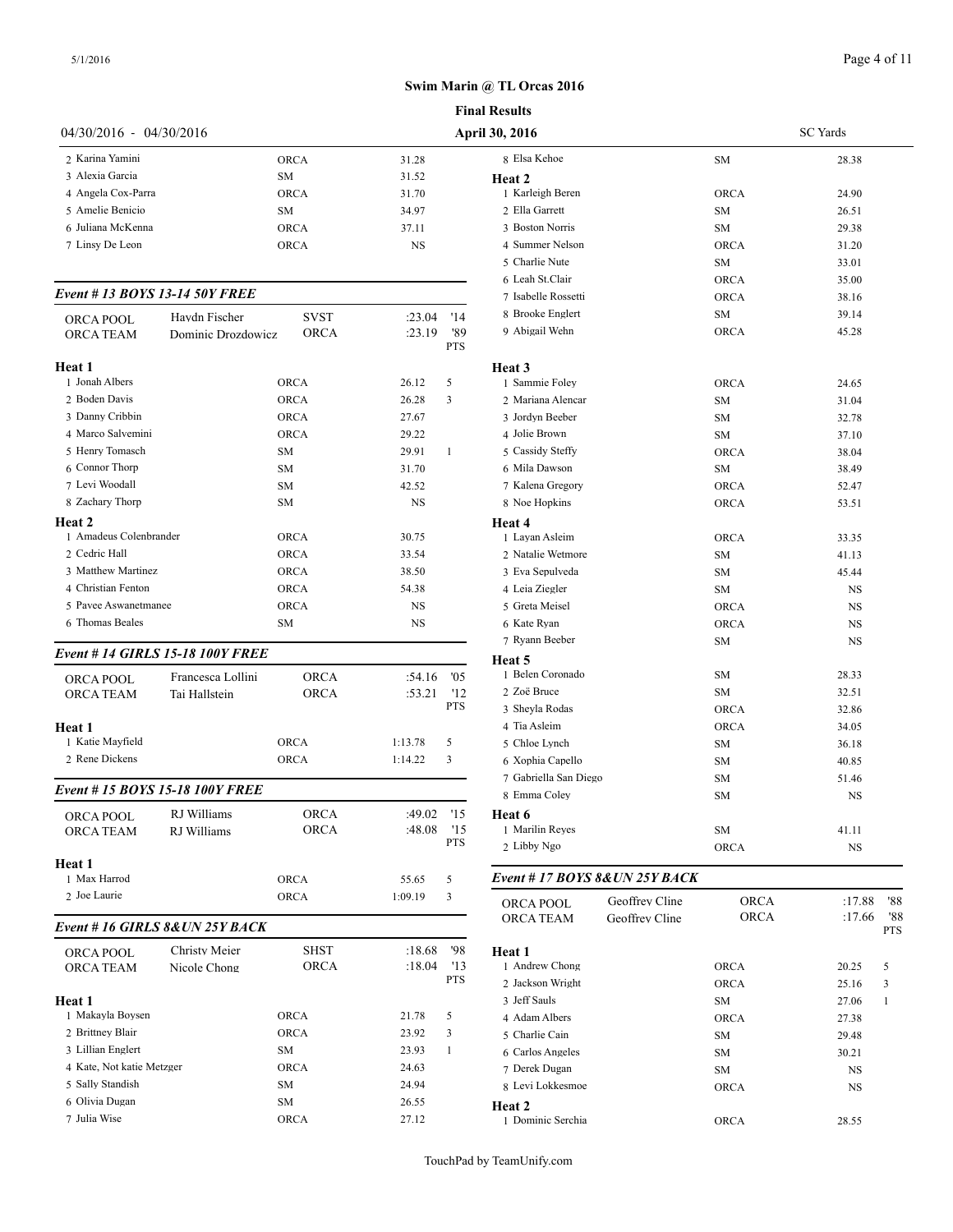#### **Final Results**

|                                |                   |             | <b>Final Results</b> |                              |             |  |  |
|--------------------------------|-------------------|-------------|----------------------|------------------------------|-------------|--|--|
| 04/30/2016 - 04/30/2016        |                   |             |                      | <b>April 30, 2016</b>        |             |  |  |
| 2 Ian Probst                   |                   | <b>ORCA</b> | 30.30                | 6 Laurel Buffum              |             |  |  |
| 3 Billy Vicente                |                   | <b>SM</b>   | 33.21                | 7 Ava Morris                 |             |  |  |
| 4 Ethan Hernandez              |                   | SM          | 34.24                | 8 Paige Bussi                |             |  |  |
| 5 Liam Coley                   |                   | <b>SM</b>   | 38.11                | Heat 5                       |             |  |  |
| 6 Kai Probst                   |                   | ORCA        | 48.68                | 1 Hannah Levine              |             |  |  |
| 7 Milo Vidyarthi               |                   | SM          | NS                   | 2 Carolina Caldwell          |             |  |  |
| 8 Emmett Grossman              |                   | ORCA        | NS                   | 3 Diana Diaz                 |             |  |  |
| Heat 3                         |                   |             |                      | 4 Halie Chaban               |             |  |  |
| 1 Ben Lotosh                   |                   | <b>ORCA</b> | 26.46                | 5 Jasmine Rodas              |             |  |  |
| 2 Alek Wehn                    |                   | ORCA        | 33.01                | 6 Gigi McAllister            |             |  |  |
| 3 Oliver Arnold                |                   | SM          | 41.41                | 7 Sadie Jordan               |             |  |  |
| 4 Archer Capinpin              |                   | SM          | 42.14                | 8 Juleyda Gramajo            |             |  |  |
| 5 Arya Thapa                   |                   | SM          | 42.19                |                              |             |  |  |
| 6 Brodie Ross                  |                   | <b>ORCA</b> | NS                   |                              |             |  |  |
| Heat 4                         |                   |             |                      | Event # 19 BOYS 9-10 50Y BA  |             |  |  |
| 1 Nolan Andrews                |                   | SM          | 28.86                | ORCA POOL                    | Peter Wickl |  |  |
| 2 Leo Datnow                   |                   | SM          | 34.39                | <b>ORCA TEAM</b>             | Gavin Paule |  |  |
| 3 Alvar Aldana                 |                   | SM          | 46.37                | <b>Heat 1</b>                |             |  |  |
| 4 Caleb Lopez                  |                   | SM          | 1:10.21              | 1 Magnus Hodge               |             |  |  |
|                                |                   |             |                      | 2 Ruben Roth                 |             |  |  |
|                                |                   |             |                      | 3 Qas Vidyarthi              |             |  |  |
| Event # 18 GIRLS 9-10 50Y BACK |                   |             |                      | 4 Jacob Ellis                |             |  |  |
|                                | Catherine Watrous | <b>SSST</b> | '15<br>:32.68        | 5 Micah Arnold               |             |  |  |
| ORCA POOL<br><b>ORCA TEAM</b>  | Nicole Chong      | <b>ORCA</b> | '15<br>:33.04        | 6 Si Eon Davis               |             |  |  |
|                                |                   |             | <b>PTS</b>           | 7 Alastair Morris            |             |  |  |
| Heat 1                         |                   |             |                      | 8 Olen Lokkesmoe             |             |  |  |
| 1 Noelia Gramajo               |                   | ORCA        | 44.60<br>5           | Heat 2                       |             |  |  |
| 2 Lily Zimmerman               |                   | ORCA        | 3<br>44.99           | 1 Abraham Hannah             |             |  |  |
| 3 Laney Spry                   |                   | ORCA        | 45.24                | 2 Alberto Diaz               |             |  |  |
| 4 Kaylee Cheu                  |                   | ORCA        | 50.74                | 3 Carter Drey                |             |  |  |
| 5 Samantha Carter              |                   | SM          | 50.82                | 4 Fazzatti Deleon            |             |  |  |
| 6 Sarah Pledger                |                   | SM          | 54.89                | 5 Brendan Kennedy            |             |  |  |
| 7 Neeva Gaine                  |                   | SM          | 56.86                | 6 Kenin Davis                |             |  |  |
| 8 Eloise Capelle               |                   | SM          | 1:01.09              | 7 Henry Sowers               |             |  |  |
| Heat 2                         |                   |             |                      | Heat 3                       |             |  |  |
| 1 Kailey Sullivan              |                   | ORCA        | 47.46                | 1 Andre Ignoffo              |             |  |  |
| 2 Hailey Gillespie             |                   | ORCA        | 48.68                | 2 Brendan Sheehan            |             |  |  |
| 3 Olivia Anderson              |                   | ORCA        | 49.78                | 3 Martin Datnow              |             |  |  |
| 4 Mia Lynch                    |                   | SΜ          | 55.32                | 4 Timothy Muithya            |             |  |  |
| 5 Juliette Douglass            |                   | SM          | 1:07.35              | 5 Ethan Ngo                  |             |  |  |
| 6 Mathilde Lambert             |                   | SM          | 1:13.40              |                              |             |  |  |
| 7 Mariana Reyes                |                   | ORCA        | NS                   | Event # 20 GIRLS 11-12 50Y B |             |  |  |
| Heat 3                         |                   |             |                      |                              | Madeline Sa |  |  |
| 1 Jessa Dunn                   |                   | ORCA        | 51.07                | ORCA POOL                    |             |  |  |
| 2 Cassidy Low                  |                   | ORCA        | 51.33                | ORCA TEAM                    | Madeline Sa |  |  |
| 3 Gissel Esteban               |                   | ORCA        | 52.57                | Heat 1                       |             |  |  |
| 4 Ruthie King                  |                   | ORCA        | 53.28                | 1 Nicole Chong               |             |  |  |
| 5 Clara Beales                 |                   | SΜ          | 1:00.72              | 2 Arika Kalfayan             |             |  |  |
| 6 Catalina Aldana              |                   | SΜ          | 1:08.18              | 3 Olivia Hoover              |             |  |  |
| 7 Isabella Rodriguez           |                   | SM          | 1:13.33              | 4 Gianna Ross                |             |  |  |
|                                |                   |             |                      |                              |             |  |  |

8 Lilah Stevens SM 1:16.54

1 Francesca San Diego SM 5.88 1 Addie Perry SM 52.69 Hayden Goldberg ORCA 55.76 Natalie Jaworski ORCA 58.70 Nichole Aguilar ORCA 1:02.30

**Heat 4**

| 30, 2016                        |                                      |              | <b>SC</b> Yards  |                          |
|---------------------------------|--------------------------------------|--------------|------------------|--------------------------|
| 6 Laurel Buffum                 |                                      | ORCA         | 1:06.71          |                          |
| 7 Ava Morris                    |                                      | <b>ORCA</b>  | 1:07.68          |                          |
| 8 Paige Bussi                   |                                      | SМ           | NS               |                          |
| Heat 5                          |                                      |              |                  |                          |
| 1 Hannah Levine                 |                                      | ORCA         | 50.19            |                          |
| 2 Carolina Caldwell             |                                      | ORCA         | 53.26            |                          |
| 3 Diana Diaz                    |                                      | SМ           | 59.00            |                          |
| 4 Halie Chaban                  |                                      | ORCA         | 59.71            |                          |
| 5 Jasmine Rodas                 |                                      | ORCA         | 1:04.01          |                          |
| 6 Gigi McAllister               |                                      | <b>ORCA</b>  | 1:08.36          |                          |
| 7 Sadie Jordan                  |                                      | <b>ORCA</b>  | 1:14.87          |                          |
| 8 Juleyda Gramajo               |                                      | ORCA         | 1:25.91          |                          |
|                                 |                                      |              |                  |                          |
| Event # 19 BOYS 9-10 50Y BACK   |                                      |              |                  |                          |
| ORCA POOL                       | Peter Wickland                       | NOV          | :33.58           | '97                      |
| ORCA TEAM                       | Gavin Pauley                         | ORCA         | :33.51           | '05                      |
| Heat 1                          |                                      |              |                  |                          |
| 1 Magnus Hodge                  |                                      | ORCA         | 50.58            |                          |
| 2 Ruben Roth                    |                                      | SМ           | 51.98            |                          |
| 3 Qas Vidyarthi                 |                                      | SM           | 57.39            |                          |
| 4 Jacob Ellis                   |                                      | SМ           | 59.42            |                          |
| 5 Micah Arnold                  |                                      | SМ           | 1:01.75          |                          |
| 6 Si Eon Davis                  |                                      | ORCA         | 1:04.80          |                          |
| 7 Alastair Morris               |                                      | ORCA         | DQ               |                          |
| 8 Olen Lokkesmoe                |                                      | ORCA         | DQ               |                          |
| <b>Heat 2</b>                   |                                      |              |                  |                          |
| 1 Abraham Hannah                |                                      | SМ           | 47.53            | 3                        |
| 2 Alberto Diaz                  |                                      | SМ           | 1:00.19          |                          |
| 3 Carter Drey                   |                                      | SМ           | 1:03.58          |                          |
| 4 Fazzatti Deleon               |                                      | SМ           | 1:06.34          |                          |
| 5 Brendan Kennedy               |                                      | ORCA         | 1:12.09          |                          |
| 6 Kenin Davis                   |                                      | ORCA         | DQ               |                          |
| 7 Henry Sowers                  |                                      | ORCA         | DQ               |                          |
| Heat 3                          |                                      |              |                  |                          |
| 1 Andre Ignoffo                 |                                      | <b>ORCA</b>  | 34.84            | 5                        |
| 2 Brendan Sheehan               |                                      | SМ           | 49.97            | 1                        |
| 3 Martin Datnow                 |                                      | SМ           | 1:00.85          |                          |
| 4 Timothy Muithya               |                                      |              | NS               |                          |
| 5 Ethan Ngo                     |                                      | ORCA<br>ORCA | NS               |                          |
|                                 |                                      |              |                  |                          |
| Event # 20 GIRLS 11-12 50Y BACK |                                      |              |                  |                          |
| ORCA POOL<br><b>ORCA TEAM</b>   | Madeline Salesky<br>Madeline Salesky | ORCA<br>ORCA | :30.15<br>:29.90 | '10<br>'10<br><b>PTS</b> |
| Heat 1                          |                                      |              |                  |                          |
| 1 Nicole Chong                  |                                      | <b>ORCA</b>  | 32.88            | 5                        |
| 2 Arika Kalfayan                |                                      | SМ           | 35.58            | 3                        |
| 3 Olivia Hoover                 |                                      | ORCA         | 35.66            | 1                        |
| 4 Gianna Ross                   |                                      | ORCA         | 36.64            |                          |
| 5 Kira Rodriguez                |                                      | ORCA         | 37.67            |                          |
| 6 Claire Zimmerman              |                                      | SМ           | 39.88            |                          |
| 7 Haley Bosch                   |                                      | SΜ           | 47.68            |                          |
| 8 Maya Canziani                 |                                      | SМ           | DQ               |                          |
| Heat 2                          |                                      |              |                  |                          |
| 1 Thalia Yamini                 |                                      | ORCA         | 38.72            |                          |
| 2 Megan Kennedy                 |                                      | ORCA         | 43.60            |                          |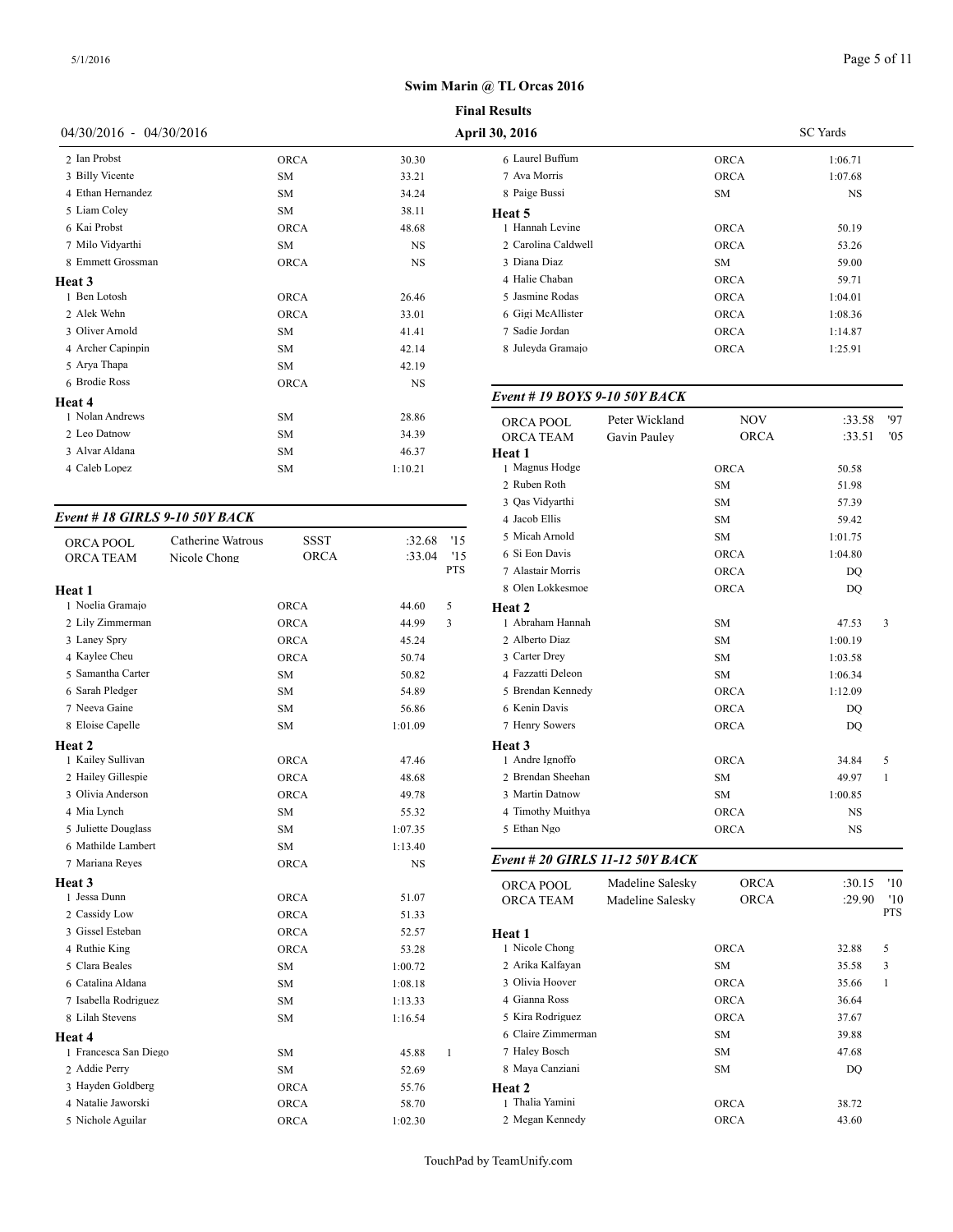#### **Final Results**

|                         |                                |                            |                                | FINAL INESULIS                                   |  |  |  |
|-------------------------|--------------------------------|----------------------------|--------------------------------|--------------------------------------------------|--|--|--|
| 04/30/2016 - 04/30/2016 |                                |                            |                                | <b>April 30, 2016</b>                            |  |  |  |
| 3 Marin Buffum          |                                | <b>ORCA</b>                | 46.05                          | 3 Danny Cribbin                                  |  |  |  |
| 4 Eva Laborde-Turner    |                                | SM                         | 52.42                          | 4 Henry Tomasch                                  |  |  |  |
| 5 Malia Davis           |                                | <b>ORCA</b>                | DO                             | 5 Levi Woodall                                   |  |  |  |
| 6 Sarah Williams        |                                | <b>SM</b>                  | DQ                             | 6 Zachary Thorp                                  |  |  |  |
| 7 Emily Flores          |                                | <b>SM</b>                  | DQ                             | <b>Heat 2</b>                                    |  |  |  |
| 8 Amber Ani-Heron       |                                | <b>SM</b>                  | <b>NS</b>                      | 1 Cedric Hall                                    |  |  |  |
| Heat 3                  |                                |                            |                                | 2 Matthew Martinez                               |  |  |  |
| 1 Jimena Gramajo        |                                | <b>ORCA</b>                | 40.58                          | 3 Christian Fenton                               |  |  |  |
| 2 Caitlyn Harrell       |                                | <b>ORCA</b>                | 45.30                          | 4 Thomas Beales                                  |  |  |  |
| 3 Mia Mitaine           |                                | <b>ORCA</b>                | 46.14                          |                                                  |  |  |  |
| 4 Romina Calvi          |                                | <b>ORCA</b>                | 46.62                          | Event # 24 GIRLS 15-18 50Y E                     |  |  |  |
| 5 Ella Galetti          |                                | <b>ORCA</b>                | 48.03                          | Ouinn Galli<br>ORCA POOL                         |  |  |  |
| 6 Dalila Butterfield    |                                | <b>ORCA</b>                | 53.23                          | <b>ORCA TEAM</b><br>Sophie Baul                  |  |  |  |
| 7 Pilar Diaz            |                                | <b>ORCA</b>                | 1:02.56                        |                                                  |  |  |  |
| 8 Roselyn De Leon       |                                | <b>ORCA</b>                | DO                             | Heat 1<br>1 Estefany Gramajo<br>2 Katie Mayfield |  |  |  |
|                         | Event # 21 BOYS 11-12 50Y BACK |                            |                                |                                                  |  |  |  |
| ORCA POOL               | Geoffrey Cline                 | <b>WAVE</b><br><b>ORCA</b> | :29.62<br>'92<br>'92<br>:29.44 | Event # 25 BOYS 15-18 50Y B.                     |  |  |  |
| <b>ORCA TEAM</b>        | Geoffrey Cline                 |                            | <b>PTS</b>                     | Geoffrey Cl<br>ORCA POOL                         |  |  |  |
| Heat 1                  |                                |                            |                                | <b>ORCA TEAM</b><br>Tim Baker                    |  |  |  |
| 1 Merrik Jasko          |                                | <b>ORCA</b>                | 36.82<br>5                     |                                                  |  |  |  |
| 2 Everett Wellbeloved   |                                | <b>SM</b>                  | 40.27<br>3                     | Heat 1                                           |  |  |  |
| 3 Jasper Hodge          |                                | <b>ORCA</b>                | 41.76<br>$\mathbf{1}$          | 1 Max Harrod                                     |  |  |  |
| 4 **** Martinez         |                                | <b>SM</b>                  | 46.25                          |                                                  |  |  |  |
| 5 Cooper Burdick        |                                | <b>SM</b>                  | 46.68                          | Event # 26 GIRLS 8& UN 25Y                       |  |  |  |
| 6 Ryan Scholl-Thurman   |                                | <b>SM</b>                  | DQ                             | Emily Kueh<br><b>ORCA POOL</b>                   |  |  |  |
| Heat 2                  |                                |                            |                                | Thalia Yami<br><b>ORCA TEAM</b>                  |  |  |  |
| 1 Jonathan Lopez        |                                | <b>SM</b>                  | 1:00.92                        |                                                  |  |  |  |
| 2 Aidan Dolan           |                                | SM                         | DQ                             | Heat 1                                           |  |  |  |
| 3 Bryan Hernandez       |                                | <b>SM</b>                  | NS                             | 1 Olivia Dugan                                   |  |  |  |
| 4 Matthew Coronado      |                                | <b>SM</b>                  | <b>NS</b>                      | 2 Brittney Blair<br>3 Julia Wise                 |  |  |  |

### *Event # 22 GIRLS 13-14 50Y BACK*

| <b>ORCA POOL</b>               | Kate McCarthy       | <b>SHST</b> | :30.07 | '15        | 5 Karleigh Beren         |
|--------------------------------|---------------------|-------------|--------|------------|--------------------------|
| <b>ORCA TEAM</b>               | Sophie Keith-Brown  | <b>ORCA</b> | :29.64 | 15         | 6 Belen Coronado         |
|                                |                     |             |        | <b>PTS</b> | 7 Maddie Jensen          |
| Heat 1                         |                     |             |        |            | 8 Noe Hopkins            |
| 1 Kathryn Arinduque            |                     | <b>ORCA</b> | 35.58  | 5          | Heat 2                   |
| 2. Karina Yamini               |                     | <b>ORCA</b> | 37.83  |            | 1 Sloane Carey           |
| 3 Yevmi Canche                 |                     | <b>ORCA</b> | 39.34  |            | 2. Boston Norris         |
| 4 Amelie Benicio               |                     | <b>SM</b>   | 40.88  |            | 3 Kate Ryan              |
| 5 Brianna Zavaglia             |                     | <b>ORCA</b> | 43.15  |            | 4 Shevla Rodas           |
| 6 Linsy De Leon                |                     | <b>ORCA</b> | 45.15  |            | 5 Eva Sepulveda          |
| 7 Juliana McKenna              |                     | <b>ORCA</b> | 47.35  |            | 6 Jolie Brown            |
| Heat 2                         |                     |             |        |            | 7 Tia Asleim             |
| 1 Angela Cox-Parra             |                     | <b>ORCA</b> | 36.64  | 3          | 8 Elsa Kehoe             |
| 2 Katherine McCallister        |                     | <b>SM</b>   | 38.15  | 1          | Heat 3<br>1 Sammie Foley |
| Event # 23 BOYS 13-14 50Y BACK |                     |             |        |            | 2 Zoë Bruce              |
| ORCA POOL                      | <b>Edward Focha</b> | <b>SHST</b> | :27.76 | '06        | 3 Ryann Beeber           |
| <b>ORCA TEAM</b>               | Jordan Nolan        | <b>ORCA</b> | :28.32 | '01        | 4 Charlie Nute           |
|                                |                     |             |        | <b>PTS</b> | 5 Natalie Wetmore        |
| Heat 1                         |                     |             |        |            | 6 Chloe Lynch            |
| 1 Jonah Albers                 |                     | <b>ORCA</b> | 30.79  | 5          | 7 Mila Dawson            |
| 2 Boden Davis                  |                     | <b>ORCA</b> | 32.65  | 3          | 8 Layan Asleim           |

| <b>FINAL RESULTS</b>              |                                   |             |                 |                   |
|-----------------------------------|-----------------------------------|-------------|-----------------|-------------------|
| <b>April 30, 2016</b>             |                                   |             | <b>SC</b> Yards |                   |
| 3 Danny Cribbin                   |                                   | <b>ORCA</b> | 35.97           |                   |
| 4 Henry Tomasch                   |                                   | <b>SM</b>   | 43.45           | $\mathbf{1}$      |
| 5 Levi Woodall                    |                                   | SМ          | 1:03.78         |                   |
| 6 Zachary Thorp                   |                                   | <b>SM</b>   | <b>NS</b>       |                   |
| Heat 2                            |                                   |             |                 |                   |
| 1 Cedric Hall                     |                                   | ORCA        | 40.32           |                   |
| 2 Matthew Martinez                |                                   | <b>ORCA</b> | 51.34           |                   |
| 3 Christian Fenton                |                                   | <b>ORCA</b> | DQ              |                   |
| 4 Thomas Beales                   |                                   | SΜ          | <b>NS</b>       |                   |
|                                   | Event # 24 GIRLS 15-18 50Y BACK   |             |                 |                   |
| ORCA POOL                         | Quinn Galli                       | SHST        | :29.45          | '13               |
| <b>ORCA TEAM</b>                  | Sophie Baublitz                   | ORCA        | :29.53          | '15<br><b>PTS</b> |
| Heat 1                            |                                   |             |                 |                   |
| 1 Estefany Gramajo                |                                   | <b>ORCA</b> | 38.12           | 5                 |
| 2 Katie Mayfield                  |                                   | <b>ORCA</b> | 41.10           | 3                 |
|                                   | Event # 25 BOYS 15-18 50Y BACK    |             |                 |                   |
|                                   | Geoffrey Cline                    | WAVE        | :25.81          | '98               |
| ORCA POOL<br><b>ORCA TEAM</b>     | Tim Baker                         | ORCA        | :25.89          | '01               |
|                                   |                                   |             |                 | <b>PTS</b>        |
| Heat 1                            |                                   |             |                 |                   |
| 1 Max Harrod                      |                                   | ORCA        | 29.92           | 5                 |
|                                   | Event # 26 GIRLS 8& UN 25Y BREAST |             |                 |                   |
| ORCA POOL                         | Emily Kuehler                     | <b>WAVE</b> | :20.59          | '91               |
| <b>ORCA TEAM</b>                  | Thalia Yamini                     | <b>ORCA</b> | :20.87          | '13               |
|                                   |                                   |             |                 | <b>PTS</b>        |
| Heat 1                            |                                   |             |                 |                   |
| 1 Olivia Dugan                    |                                   | <b>SM</b>   | 24.51           | 5                 |
| 2 Brittney Blair                  |                                   | ORCA        | 29.02           | $\mathbf{1}$      |
| 3 Julia Wise                      |                                   | <b>ORCA</b> | 30.16           |                   |
| 4 Mariana Reves                   |                                   | ORCA        | 32.41           |                   |
| 5 Karleigh Beren                  |                                   | <b>ORCA</b> | 33.45           |                   |
| 6 Belen Coronado                  |                                   | <b>SM</b>   | 34.17           |                   |
| 7 Maddie Jensen                   |                                   | <b>SM</b>   | 36.24           |                   |
| 8 Noe Hopkins                     |                                   | ORCA        | 46.36           |                   |
| Heat 2                            |                                   |             |                 |                   |
| 1 Sloane Carey<br>2 Boston Norris |                                   | ORCA        | 26.07           | 3                 |
|                                   |                                   | <b>SM</b>   | 37.41           |                   |
| 3 Kate Ryan                       |                                   | <b>ORCA</b> | 43.41           |                   |
| 4 Sheyla Rodas<br>5 Eva Sepulveda |                                   | <b>ORCA</b> | 49.59           |                   |
|                                   |                                   | <b>SM</b>   | 55.10           |                   |
| 6 Jolie Brown                     |                                   | SM          | NS              |                   |
| 7 Tia Asleim                      |                                   | ORCA        | NS              |                   |
| 8 Elsa Kehoe                      |                                   | SM          | NS              |                   |
| Heat 3<br>1 Sammie Foley          |                                   | <b>ORCA</b> | 30.51           |                   |
| 2 Zoë Bruce                       |                                   | SM          | 31.70           |                   |
| 3 Ryann Beeber                    |                                   | SМ          | 42.23           |                   |
| 4 Charlie Nute                    |                                   | SM          | 47.03           |                   |
| 5 Natalie Wetmore                 |                                   | SM          | 48.96           |                   |
| 6 Chloe Lynch                     |                                   | SМ          | 49.59           |                   |
| 7 Mila Dawson                     |                                   | SM          | 50.78           |                   |
| 8 Layan Asleim                    |                                   | ORCA        | NS              |                   |
|                                   |                                   |             |                 |                   |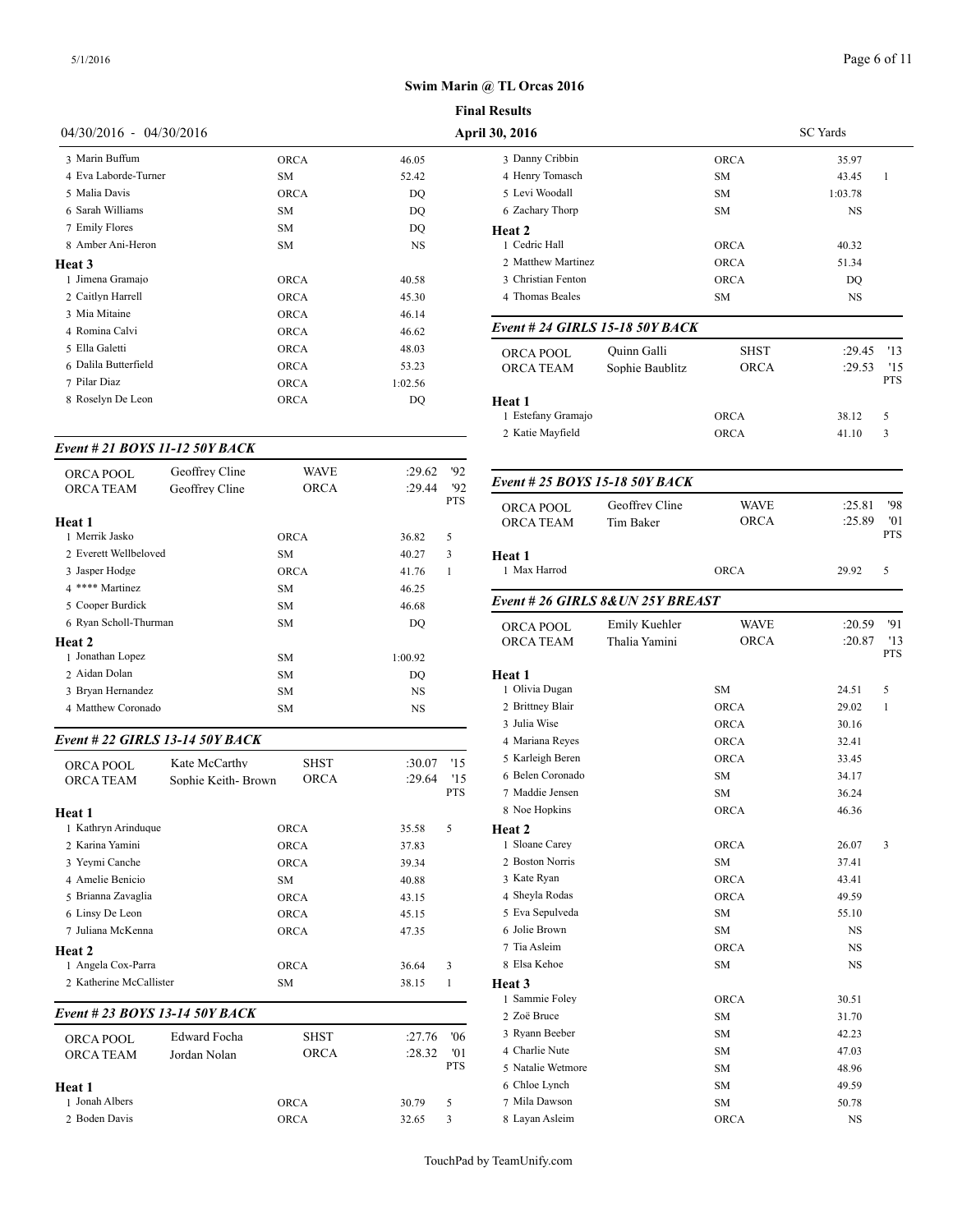#### **Final Results**

# 04/30/2016 - 04/30/2016 **April 30, 2016**

| Event # 27 BOYS 8& UN 25Y BREAST |                 |             |           |     | Heat 4                        |
|----------------------------------|-----------------|-------------|-----------|-----|-------------------------------|
| ORCA POOL                        | Nicholas Glenn' | <b>SSST</b> | :19.33    | '13 | 1 Lucy Jaworski               |
| <b>ORCA TEAM</b>                 | Corban McIntosh | <b>ORCA</b> | :19.59    | '10 | 2 Halie Chaban                |
| Heat 1                           |                 |             |           |     | 3 Ruthie King                 |
| 1 Adam Albers                    |                 | <b>ORCA</b> | 35.16     |     | 4 Sadie Jordan                |
| 2 Declan Drey                    |                 | <b>SM</b>   | 43.10     |     | 5 Jasmine Rodas               |
| 3 Sebastian Pezzullo             |                 | <b>ORCA</b> | 43.44     |     | 6 Mathilde Lambe              |
| 4 Carlos Angeles                 |                 | <b>SM</b>   | 48.42     |     | 7 Gissel Esteban              |
| 5 Derek Dugan                    |                 | <b>SM</b>   | <b>NS</b> |     | 8 Juleyda Gramajo             |
| 6 Milo Vidyarthi                 |                 | <b>SM</b>   | <b>NS</b> |     | Heat 5                        |
| 7 Ian Probst                     |                 | <b>ORCA</b> | <b>NS</b> |     | 1 Catherine Fahrn             |
| 8 Brodie Ross                    |                 | <b>ORCA</b> | <b>NS</b> |     | 2 Kelsey Levine               |
| Heat 2                           |                 |             |           |     | 3 Clara Rubin                 |
| 1 Ben Lotosh                     |                 | <b>ORCA</b> | 32.08     | 5   | 4 Makaela Cullina             |
| 2 Ethan Hernandez                |                 | <b>SM</b>   | 38.85     |     | 5 Laurel Buffum               |
| 3 Arya Thapa                     |                 | SM          | 41.88     |     |                               |
| 4 Jayden Zimmerman               |                 | <b>ORCA</b> | <b>NS</b> |     |                               |
| 5 Kai Probst                     |                 | <b>ORCA</b> | <b>NS</b> |     | Event # 29 $BOY$              |
| 6 Archer Capinpin                |                 | <b>SM</b>   | <b>NS</b> |     | ORCA POOL<br><b>ORCA TEAM</b> |
| Heat 3                           |                 |             |           |     |                               |
| 1 Blake Gaskin                   |                 | <b>ORCA</b> | 32.37     | 3   | Heat 1                        |
| 2 Leo Datnow                     |                 | <b>SM</b>   | 34.21     | 1   | 1 Magnus Hodge                |
| 3 Will Healy                     |                 | SM          | 34.89     |     | 2 Bobby Seater                |
| 4 Bo Jordan                      |                 | <b>ORCA</b> | 56.98     |     | 3 Oas Vidvarthi               |
|                                  |                 |             |           |     | $\lambda$ $V$ and $\lambda$   |

#### *Event # 28 GIRLS 9-10 50Y BREAST*

| ORCA POOL            | Holly Tarantino | <b>SHST</b> | :36.25<br>'15         | Heat 2              |
|----------------------|-----------------|-------------|-----------------------|---------------------|
| <b>ORCA TEAM</b>     | Thalia Yamini   | <b>ORCA</b> | :38.46<br>'15         | 1 Francesco Calvi   |
|                      |                 |             | <b>PTS</b>            | 2 Martin Datnow     |
| Heat 1               |                 |             |                       | 3 Brendan Kenned    |
| 1 Talia Solomon      |                 | <b>ORCA</b> | 3<br>44.35            | 4 Si Eon Davis      |
| 2 Jessa Dunn         |                 | <b>ORCA</b> | 49.39                 | 5 Ethan Ngo         |
| 3 Olivia Anderson    |                 | <b>ORCA</b> | 50.56                 |                     |
| 4 Noelia Gramajo     |                 | <b>ORCA</b> | 51.75                 | Event #30 GIRI      |
| 5 Mia Lynch          |                 | <b>SM</b>   | 56.81                 | <b>ORCA POOL</b>    |
| 6 Sarah Pledger      |                 | <b>SM</b>   | 58.25                 | <b>ORCA TEAM</b>    |
| 7 Eloise Capelle     |                 | SM          | 58.43                 |                     |
| 8 Cayman Stein       |                 | SM          | <b>NS</b>             | Heat 1              |
| Heat 2               |                 |             |                       | 1 Thalia Yamini     |
| 1 Cassidy Low        |                 | <b>ORCA</b> | 51.27                 | 2 Sabrina Falk      |
| 2 Lily Zimmerman     |                 | <b>ORCA</b> | 54.83                 | 3 Sarah Williams    |
| 3 Laney Spry         |                 | <b>ORCA</b> | 57.29                 | 4 Megan Kennedy     |
| 4 Hailey Gillespie   |                 | <b>ORCA</b> | 58.20                 | 5 Marin Buffum      |
| 5 Katie Ellis        |                 | <b>SM</b>   | 1:08.31               | 6 Maya Canziani     |
| 6 Clara Beales       |                 | <b>SM</b>   | 1:09.44               | 7 Emily Flores      |
| 7 Lilah Stevens      |                 | SM          | 1:26.66               | 8 Marina Stevens    |
| 8 Juliette Douglass  |                 | SM          | DO                    | Heat 2              |
| Heat 3               |                 |             |                       | 1 Jimena Gramajo    |
| 1 Addie Perry        |                 | <b>SM</b>   | $\mathbf{1}$<br>55.39 | 2 Dalila Butterfiel |
| 2 Marissa Boysen     |                 | <b>ORCA</b> | 55.65                 | 3 Pilar Diaz        |
| 3 Kailey Sullivan    |                 | <b>ORCA</b> | 57.70                 |                     |
| 4 Natalie Jaworski   |                 | <b>ORCA</b> | 59.89                 | Event # 31 BOY      |
| 5 Madeline Andrews   |                 | <b>SM</b>   | DO                    | <b>ORCA TEAM</b>    |
| 6 Paige Bussi        |                 | <b>SM</b>   | <b>NS</b>             | ORCA POOL           |
| 7 Isabella Rodriguez |                 | <b>SM</b>   | <b>NS</b>             |                     |
|                      |                 |             |                       |                     |

| April 30, 2016                  |                                   | <b>SC</b> Yards |                  |              |
|---------------------------------|-----------------------------------|-----------------|------------------|--------------|
| 8 Mariana Reyes                 |                                   | <b>ORCA</b>     | <b>NS</b>        |              |
| Heat 4                          |                                   |                 |                  |              |
| 1 Lucy Jaworski                 |                                   | <b>ORCA</b>     | 56.99            |              |
| 2 Halie Chaban                  |                                   | <b>ORCA</b>     | 1:08.89          |              |
| 3 Ruthie King                   |                                   | <b>ORCA</b>     | 1:11.16          |              |
| 4 Sadie Jordan                  |                                   | <b>ORCA</b>     | 1:13.45          |              |
| 5 Jasmine Rodas                 |                                   | <b>ORCA</b>     | DQ               |              |
| 6 Mathilde Lambert              |                                   | SM.             | DQ               |              |
| 7 Gissel Esteban                |                                   | ORCA            | DQ               |              |
| 8 Juleyda Gramajo               |                                   | <b>ORCA</b>     | <b>NS</b>        |              |
| Heat 5                          |                                   |                 |                  |              |
| 1 Catherine Fahrner             |                                   | <b>ORCA</b>     | 42.38            | 5            |
| 2 Kelsey Levine                 |                                   | <b>ORCA</b>     | 58.65            |              |
| 3 Clara Rubin                   |                                   | <b>ORCA</b>     | 59.02            |              |
| 4 Makaela Cullinan              |                                   | <b>ORCA</b>     | 1:00.39          |              |
| 5 Laurel Buffum                 |                                   | <b>ORCA</b>     | 1:07.90          |              |
|                                 |                                   |                 |                  |              |
| Event # 29 BOYS 9-10 50Y BREAST |                                   | <b>NOV</b>      |                  |              |
| ORCA POOL                       | Matthew Davis                     | <b>ORCA</b>     | :37.35<br>:38.83 | '93<br>'98   |
| <b>ORCA TEAM</b>                | M.Gavin Pauley 05                 |                 |                  | <b>PTS</b>   |
| Heat 1                          |                                   |                 |                  |              |
| 1 Magnus Hodge                  |                                   | <b>ORCA</b>     | 1:03.32          | $\mathbf{1}$ |
| 2 Bobby Seater                  |                                   | <b>SM</b>       | 1:07.23          |              |
| 3 Qas Vidyarthi                 |                                   | <b>SM</b>       | DQ               |              |
| 4 Kenin Davis                   |                                   | <b>ORCA</b>     | DQ               |              |
| 5 Brendan Sheehan               |                                   | <b>SM</b>       | NS               |              |
| Heat 2                          |                                   |                 |                  |              |
| 1 Francesco Calvi               |                                   | <b>ORCA</b>     | 57.89            | 5            |
| 2 Martin Datnow                 |                                   | <b>SM</b>       | 1:02.53          | 3            |
| 3 Brendan Kennedy               |                                   | <b>ORCA</b>     | 1:04.55          |              |
| 4 Si Eon Davis                  |                                   | <b>ORCA</b>     | 1:07.24          |              |
| 5 Ethan Ngo                     |                                   | ORCA            | NS               |              |
|                                 | Event # 30 GIRLS 11-12 50Y BREAST |                 |                  |              |
| ORCA POOL                       | Alyssa Lo                         | SHST            | :32.98           | '03          |
| ORCA TEAM                       | Nicolette Jasko                   | ORCA            | :33.97           | '13<br>PTS   |
| Heat 1                          |                                   |                 |                  |              |
| 1 Thalia Yamini                 |                                   | ORCA            | 40.00            | 5            |
| 2 Sabrina Falk                  |                                   | <b>ORCA</b>     | 44.02            | 3            |
| 3 Sarah Williams                |                                   | SΜ              | 47.61            | $\mathbf{1}$ |
| 4 Megan Kennedy                 |                                   | <b>ORCA</b>     | 51.37            |              |
| 5 Marin Buffum                  |                                   | <b>ORCA</b>     | 52.84            |              |
| 6 Maya Canziani                 |                                   | SΜ              | 53.19            |              |
| 7 Emily Flores                  |                                   | SΜ              | 54.86            |              |
| 8 Marina Stevens                |                                   | SΜ              | NS               |              |
| Heat 2                          |                                   |                 |                  |              |
| 1 Jimena Gramajo                |                                   | ORCA            | 56.60            |              |
| 2 Dalila Butterfield            |                                   | ORCA            | 1:03.31          |              |

|                  | Event # 31 BOYS 11-12 50Y BREAST |      |                 |
|------------------|----------------------------------|------|-----------------|
| <b>ORCA TEAM</b> | Alex Claiborne                   | ORCA | '07<br>$-33.38$ |
| ORCA POOL        | Brad Hartwig                     | NOV  | '07<br>$-33.04$ |
|                  |                                  |      | PTS             |

Pilar Diaz ORCA DQ

**Heat 1**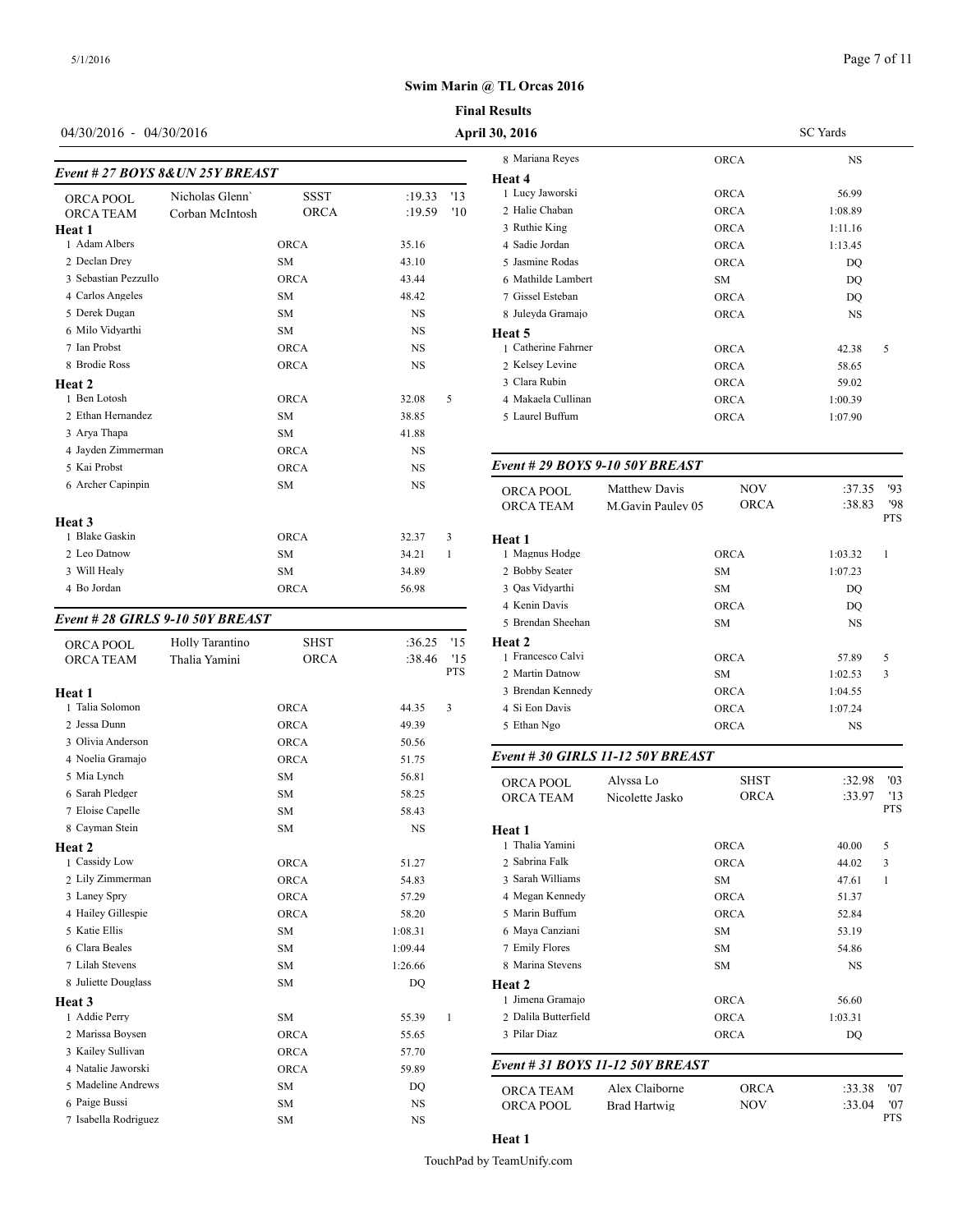#### Page 8 of 11

#### **Swim Marin @ TL Orcas 2016**

## **Final Results**

#### 04/30/2016 - 04/30/2016 **April 30, 2016**

| Event # 31 BOYS 11-12 50Y BREAST | 1 Rene Dickens |             |           |                   |                   |
|----------------------------------|----------------|-------------|-----------|-------------------|-------------------|
| <b>ORCA TEAM</b>                 | Alex Claiborne | <b>ORCA</b> | :33.38    | '07               | 2 Katie Mayfield  |
| <b>ORCA POOL</b>                 | Brad Hartwig   | <b>NOV</b>  | :33.04    | '07<br><b>PTS</b> | Event # 35 BOY    |
| Heat 1                           |                |             |           |                   | <b>ORCA TEAM</b>  |
| 1 Merrik Jasko                   |                | <b>ORCA</b> | 37.70     | 5                 | <b>ORCA POOL</b>  |
| 2 Garrett Goldberg               |                | <b>ORCA</b> | 41.18     | 3                 |                   |
| 3 Jasper Hodge                   |                | <b>ORCA</b> | 44.60     |                   | Heat 1            |
| 4 Cooper Burdick                 |                | <b>SM</b>   | 52.16     | 1                 | 1 Joe Laurie      |
| 5 Matthew Coronado               |                | <b>SM</b>   | 1:10.15   |                   | 2 Zack Kent       |
| 6 <sup>****</sup> Martinez       |                | <b>SM</b>   | DO        |                   |                   |
| 7 Ryan Scholl-Thurman            |                | <b>SM</b>   | DQ        |                   | Event #36 GIRI    |
| 8 Jee Davis                      |                | <b>ORCA</b> | <b>NS</b> |                   | <b>ORCA TEAM</b>  |
| Heat 2                           |                |             |           |                   | ORCA POOL         |
| 1 Joseph Ferrara                 |                | <b>ORCA</b> | 41.80     |                   |                   |
| 2 Billy Spry                     |                | <b>ORCA</b> | 53.77     |                   | Heat 1            |
| 3 Aidan Dolan                    |                | <b>SM</b>   | DO        |                   | 1 Talia Hadar     |
| 4 Jack Carey                     |                | <b>ORCA</b> | DQ        |                   | 2 Makayla Boyser  |
| 5 Bryan Hernandez                |                | <b>SM</b>   | <b>NS</b> |                   | 3 Lillian Englert |
|                                  |                |             |           |                   |                   |

#### *Event # 32 GIRLS 13-14 50Y BREAST*

| <b>ORCA TEAM</b><br><b>ORCA POOL</b> | Nicolette Jasko<br>Nicolette Jasko | <b>ORCA</b><br><b>ORCA</b> | :31.18<br>:31.19 | '15<br>'15 | 7 Brooke Englert          |
|--------------------------------------|------------------------------------|----------------------------|------------------|------------|---------------------------|
| Heat 1                               |                                    |                            |                  | <b>PTS</b> | Heat 2<br>1 Jordyn Beeber |
| 1 Jane McNevin                       |                                    | SM.                        | 36.21            | 5          | 2 Mila Dawson             |
| 2 Jamie Press                        |                                    | <b>ORCA</b>                | 36.82            | 3          | 3 Jolie Brown             |
| 3 Lucy Goldman                       |                                    | SM.                        | 39.36            | 1          | 4 Libby Ngo               |
| 4 Lily Gates                         |                                    | SM.                        | 39.41            |            |                           |
| 5 Natalie Dickens                    |                                    | <b>ORCA</b>                | 41.38            |            | Event # $37 BOY$          |
| 6 Karina Yamini                      |                                    | <b>ORCA</b>                | 45.70            |            | <b>ORCA TEAM</b>          |
| 7 Carolina Viniegra                  |                                    | SM.                        | 52.89            |            | <b>ORCA POOL</b>          |
| 8 Juliana McKenna                    |                                    | <b>ORCA</b>                | <b>NS</b>        |            |                           |
| Heat 2                               |                                    |                            |                  |            | Heat 1                    |
| 1 Amelie Benicio                     |                                    | SM.                        | 44.86            |            | 1 Andrew Chong            |
| 2 Alexia Garcia                      |                                    | <b>SM</b>                  | 46.02            |            | 2 Mason Stein             |
| 3 Linsy De Leon                      |                                    | <b>ORCA</b>                | <b>NS</b>        |            | 3 Sebastian Pezzu         |
|                                      |                                    |                            |                  |            |                           |

#### *Event # 33 BOYS 13-14 50Y BREAST*

| <b>ORCA TEAM</b><br><b>ORCA POOL</b>                    | <b>Bob Harris</b><br>Zack Glenn    | <b>ORCA</b><br><b>SSST</b>      | :30.81<br>:30.50       | $^{\prime}$ 03<br>13<br><b>PTS</b> | 6 Bo Jordan<br>7 Declan Drey<br>8 Charlie Cain  |
|---------------------------------------------------------|------------------------------------|---------------------------------|------------------------|------------------------------------|-------------------------------------------------|
| Heat 1<br>1 Connor Thorp<br>2 Marco Salvemini           |                                    | <b>SM</b><br><b>ORCA</b>        | 38.93<br>39.18         | 5<br>3                             | Heat 2<br>1 Jackson Wright                      |
| 3 Amadeus Colenbrander                                  |                                    | <b>ORCA</b>                     | 47.89                  | 1                                  | Event #38 GIRI                                  |
| 4 Levi Woodall<br>5 Henry Tomasch<br>6 Christian Fenton |                                    | SM.<br><b>SM</b><br><b>ORCA</b> | 57.10<br>DQ<br>DO      |                                    | <b>ORCA TEAM</b><br><b>ORCA POOL</b>            |
| 7 Thomas Beales<br>8 Pavee Aswanetmanee                 |                                    | SМ<br><b>ORCA</b>               | <b>NS</b><br><b>NS</b> |                                    | Heat 1<br>1 Talia Solomon<br>2. Catherine Fahrn |
|                                                         | Event # 34 GIRLS 15-18 50Y BREAST  |                                 |                        |                                    | 3 Kaylee Cheu                                   |
| <b>ORCA TEAM</b><br><b>ORCA POOL</b>                    | Laura Hansen<br>Alessandra Lollini | <b>ORCA</b><br>SМ               | :31.76<br>:31.76       | '80<br>04'<br><b>PTS</b>           | 4 Marissa Boysen<br>5 Samantha Carter           |

| 1 Rene Dickens<br>ORCA<br>43.30<br>5<br>2 Katie Mayfield<br><b>ORCA</b><br>3<br>43.89<br>Event # 35 BOYS 15-18 50Y BREAST<br>Nathan Peacock<br><b>ORCA</b><br>:28.11<br><b>ORCA TEAM</b><br>ORCA<br>:28.45<br>ORCA POOL<br>Nathan Peacock<br>1 Joe Laurie<br><b>ORCA</b><br>5<br>41.83<br>2 Zack Kent<br><b>ORCA</b><br>NS<br>Event #36 GIRLS 8& UN 25Y FLY<br>Lindsay Arnold<br>ORCA<br>'88<br>:16.66<br><b>ORCA TEAM</b><br>SHST<br>:16.49<br>ORCA POOL<br>Julia Whittley<br>1 Talia Hadar<br><b>ORCA</b><br>19.35<br>5<br>2 Makayla Boysen<br><b>ORCA</b><br>3<br>19.44<br>3 Lillian Englert<br>$\mathbf{1}$<br><b>SM</b><br>22.78<br>4 Sloane Carey<br><b>ORCA</b><br>23.90<br>5 Sally Standish<br><b>SM</b><br>26.22<br>6 Ella Garrett<br><b>SM</b><br>32.54<br>7 Brooke Englert<br><b>SM</b><br>41.25<br>1 Jordyn Beeber<br><b>SM</b><br>34.41<br>2 Mila Dawson<br><b>SM</b><br>52.99<br>3 Jolie Brown<br><b>SM</b><br>53.02<br>4 Libby Ngo<br><b>ORCA</b><br>NS<br>Event # 37 BOYS 8& UN 25Y FLY<br>Andre Ignoffo<br>ORCA<br>:15.29<br><b>ORCA TEAM</b><br><b>SHST</b><br>:15.77<br>ORCA POOL<br>Andrew Dutton<br>1 Andrew Chong<br><b>ORCA</b><br>21.14<br>5<br>2 Mason Stein<br>$\mathbf{1}$<br>SM.<br>32.81<br>3 Sebastian Pezzullo<br>ORCA<br>34.69<br>4 Oliver Arnold<br>SМ<br>41.51<br>5 Billy Vicente<br><b>SM</b><br>42.72<br>6 Bo Jordan<br><b>ORCA</b><br>47.33<br>7 Declan Drey<br>47.87<br>SM<br>8 Charlie Cain<br>SM<br>DQ<br>1 Jackson Wright<br><b>ORCA</b><br>3<br>21.97<br>Event #38 GIRLS 9-10 50Y FLY<br>Nicole Chong<br>ORCA<br>:31.00<br>'15<br>ORCA TEAM<br><b>SSST</b><br>:29.87<br>Catherine Watrous<br>ORCA POOL<br>1 Talia Solomon<br><b>ORCA</b><br>38.39<br>5<br>2 Catherine Fahrner<br><b>ORCA</b><br>3<br>43.17<br>3 Kaylee Cheu<br>ORCA<br>45.49<br>4 Marissa Boysen<br><b>ORCA</b><br>46.14<br>5 Samantha Carter | <b>April 30, 2016</b> |    | <b>SC</b> Yards        |                          |
|---------------------------------------------------------------------------------------------------------------------------------------------------------------------------------------------------------------------------------------------------------------------------------------------------------------------------------------------------------------------------------------------------------------------------------------------------------------------------------------------------------------------------------------------------------------------------------------------------------------------------------------------------------------------------------------------------------------------------------------------------------------------------------------------------------------------------------------------------------------------------------------------------------------------------------------------------------------------------------------------------------------------------------------------------------------------------------------------------------------------------------------------------------------------------------------------------------------------------------------------------------------------------------------------------------------------------------------------------------------------------------------------------------------------------------------------------------------------------------------------------------------------------------------------------------------------------------------------------------------------------------------------------------------------------------------------------------------------------------------------------------------------------------------------------------------------------------------------------------|-----------------------|----|------------------------|--------------------------|
|                                                                                                                                                                                                                                                                                                                                                                                                                                                                                                                                                                                                                                                                                                                                                                                                                                                                                                                                                                                                                                                                                                                                                                                                                                                                                                                                                                                                                                                                                                                                                                                                                                                                                                                                                                                                                                                         | Heat 1                |    |                        |                          |
|                                                                                                                                                                                                                                                                                                                                                                                                                                                                                                                                                                                                                                                                                                                                                                                                                                                                                                                                                                                                                                                                                                                                                                                                                                                                                                                                                                                                                                                                                                                                                                                                                                                                                                                                                                                                                                                         |                       |    |                        |                          |
|                                                                                                                                                                                                                                                                                                                                                                                                                                                                                                                                                                                                                                                                                                                                                                                                                                                                                                                                                                                                                                                                                                                                                                                                                                                                                                                                                                                                                                                                                                                                                                                                                                                                                                                                                                                                                                                         |                       |    |                        |                          |
|                                                                                                                                                                                                                                                                                                                                                                                                                                                                                                                                                                                                                                                                                                                                                                                                                                                                                                                                                                                                                                                                                                                                                                                                                                                                                                                                                                                                                                                                                                                                                                                                                                                                                                                                                                                                                                                         |                       |    |                        | '15<br>'15<br><b>PTS</b> |
|                                                                                                                                                                                                                                                                                                                                                                                                                                                                                                                                                                                                                                                                                                                                                                                                                                                                                                                                                                                                                                                                                                                                                                                                                                                                                                                                                                                                                                                                                                                                                                                                                                                                                                                                                                                                                                                         | Heat 1                |    |                        |                          |
|                                                                                                                                                                                                                                                                                                                                                                                                                                                                                                                                                                                                                                                                                                                                                                                                                                                                                                                                                                                                                                                                                                                                                                                                                                                                                                                                                                                                                                                                                                                                                                                                                                                                                                                                                                                                                                                         |                       |    |                        |                          |
|                                                                                                                                                                                                                                                                                                                                                                                                                                                                                                                                                                                                                                                                                                                                                                                                                                                                                                                                                                                                                                                                                                                                                                                                                                                                                                                                                                                                                                                                                                                                                                                                                                                                                                                                                                                                                                                         |                       |    |                        |                          |
|                                                                                                                                                                                                                                                                                                                                                                                                                                                                                                                                                                                                                                                                                                                                                                                                                                                                                                                                                                                                                                                                                                                                                                                                                                                                                                                                                                                                                                                                                                                                                                                                                                                                                                                                                                                                                                                         |                       |    |                        |                          |
|                                                                                                                                                                                                                                                                                                                                                                                                                                                                                                                                                                                                                                                                                                                                                                                                                                                                                                                                                                                                                                                                                                                                                                                                                                                                                                                                                                                                                                                                                                                                                                                                                                                                                                                                                                                                                                                         |                       |    |                        | '03<br><b>PTS</b>        |
|                                                                                                                                                                                                                                                                                                                                                                                                                                                                                                                                                                                                                                                                                                                                                                                                                                                                                                                                                                                                                                                                                                                                                                                                                                                                                                                                                                                                                                                                                                                                                                                                                                                                                                                                                                                                                                                         | Heat 1                |    |                        |                          |
|                                                                                                                                                                                                                                                                                                                                                                                                                                                                                                                                                                                                                                                                                                                                                                                                                                                                                                                                                                                                                                                                                                                                                                                                                                                                                                                                                                                                                                                                                                                                                                                                                                                                                                                                                                                                                                                         |                       |    |                        |                          |
|                                                                                                                                                                                                                                                                                                                                                                                                                                                                                                                                                                                                                                                                                                                                                                                                                                                                                                                                                                                                                                                                                                                                                                                                                                                                                                                                                                                                                                                                                                                                                                                                                                                                                                                                                                                                                                                         |                       |    |                        |                          |
|                                                                                                                                                                                                                                                                                                                                                                                                                                                                                                                                                                                                                                                                                                                                                                                                                                                                                                                                                                                                                                                                                                                                                                                                                                                                                                                                                                                                                                                                                                                                                                                                                                                                                                                                                                                                                                                         |                       |    |                        |                          |
|                                                                                                                                                                                                                                                                                                                                                                                                                                                                                                                                                                                                                                                                                                                                                                                                                                                                                                                                                                                                                                                                                                                                                                                                                                                                                                                                                                                                                                                                                                                                                                                                                                                                                                                                                                                                                                                         |                       |    |                        |                          |
|                                                                                                                                                                                                                                                                                                                                                                                                                                                                                                                                                                                                                                                                                                                                                                                                                                                                                                                                                                                                                                                                                                                                                                                                                                                                                                                                                                                                                                                                                                                                                                                                                                                                                                                                                                                                                                                         |                       |    |                        |                          |
|                                                                                                                                                                                                                                                                                                                                                                                                                                                                                                                                                                                                                                                                                                                                                                                                                                                                                                                                                                                                                                                                                                                                                                                                                                                                                                                                                                                                                                                                                                                                                                                                                                                                                                                                                                                                                                                         |                       |    |                        |                          |
|                                                                                                                                                                                                                                                                                                                                                                                                                                                                                                                                                                                                                                                                                                                                                                                                                                                                                                                                                                                                                                                                                                                                                                                                                                                                                                                                                                                                                                                                                                                                                                                                                                                                                                                                                                                                                                                         | Heat 2                |    |                        |                          |
|                                                                                                                                                                                                                                                                                                                                                                                                                                                                                                                                                                                                                                                                                                                                                                                                                                                                                                                                                                                                                                                                                                                                                                                                                                                                                                                                                                                                                                                                                                                                                                                                                                                                                                                                                                                                                                                         |                       |    |                        |                          |
|                                                                                                                                                                                                                                                                                                                                                                                                                                                                                                                                                                                                                                                                                                                                                                                                                                                                                                                                                                                                                                                                                                                                                                                                                                                                                                                                                                                                                                                                                                                                                                                                                                                                                                                                                                                                                                                         |                       |    |                        |                          |
|                                                                                                                                                                                                                                                                                                                                                                                                                                                                                                                                                                                                                                                                                                                                                                                                                                                                                                                                                                                                                                                                                                                                                                                                                                                                                                                                                                                                                                                                                                                                                                                                                                                                                                                                                                                                                                                         |                       |    |                        |                          |
|                                                                                                                                                                                                                                                                                                                                                                                                                                                                                                                                                                                                                                                                                                                                                                                                                                                                                                                                                                                                                                                                                                                                                                                                                                                                                                                                                                                                                                                                                                                                                                                                                                                                                                                                                                                                                                                         |                       |    |                        |                          |
|                                                                                                                                                                                                                                                                                                                                                                                                                                                                                                                                                                                                                                                                                                                                                                                                                                                                                                                                                                                                                                                                                                                                                                                                                                                                                                                                                                                                                                                                                                                                                                                                                                                                                                                                                                                                                                                         |                       |    |                        | '14                      |
|                                                                                                                                                                                                                                                                                                                                                                                                                                                                                                                                                                                                                                                                                                                                                                                                                                                                                                                                                                                                                                                                                                                                                                                                                                                                                                                                                                                                                                                                                                                                                                                                                                                                                                                                                                                                                                                         |                       |    |                        | '96<br><b>PTS</b>        |
|                                                                                                                                                                                                                                                                                                                                                                                                                                                                                                                                                                                                                                                                                                                                                                                                                                                                                                                                                                                                                                                                                                                                                                                                                                                                                                                                                                                                                                                                                                                                                                                                                                                                                                                                                                                                                                                         | Heat 1                |    |                        |                          |
|                                                                                                                                                                                                                                                                                                                                                                                                                                                                                                                                                                                                                                                                                                                                                                                                                                                                                                                                                                                                                                                                                                                                                                                                                                                                                                                                                                                                                                                                                                                                                                                                                                                                                                                                                                                                                                                         |                       |    |                        |                          |
|                                                                                                                                                                                                                                                                                                                                                                                                                                                                                                                                                                                                                                                                                                                                                                                                                                                                                                                                                                                                                                                                                                                                                                                                                                                                                                                                                                                                                                                                                                                                                                                                                                                                                                                                                                                                                                                         |                       |    |                        |                          |
|                                                                                                                                                                                                                                                                                                                                                                                                                                                                                                                                                                                                                                                                                                                                                                                                                                                                                                                                                                                                                                                                                                                                                                                                                                                                                                                                                                                                                                                                                                                                                                                                                                                                                                                                                                                                                                                         |                       |    |                        |                          |
|                                                                                                                                                                                                                                                                                                                                                                                                                                                                                                                                                                                                                                                                                                                                                                                                                                                                                                                                                                                                                                                                                                                                                                                                                                                                                                                                                                                                                                                                                                                                                                                                                                                                                                                                                                                                                                                         |                       |    |                        |                          |
|                                                                                                                                                                                                                                                                                                                                                                                                                                                                                                                                                                                                                                                                                                                                                                                                                                                                                                                                                                                                                                                                                                                                                                                                                                                                                                                                                                                                                                                                                                                                                                                                                                                                                                                                                                                                                                                         |                       |    |                        |                          |
|                                                                                                                                                                                                                                                                                                                                                                                                                                                                                                                                                                                                                                                                                                                                                                                                                                                                                                                                                                                                                                                                                                                                                                                                                                                                                                                                                                                                                                                                                                                                                                                                                                                                                                                                                                                                                                                         |                       |    |                        |                          |
|                                                                                                                                                                                                                                                                                                                                                                                                                                                                                                                                                                                                                                                                                                                                                                                                                                                                                                                                                                                                                                                                                                                                                                                                                                                                                                                                                                                                                                                                                                                                                                                                                                                                                                                                                                                                                                                         |                       |    |                        |                          |
|                                                                                                                                                                                                                                                                                                                                                                                                                                                                                                                                                                                                                                                                                                                                                                                                                                                                                                                                                                                                                                                                                                                                                                                                                                                                                                                                                                                                                                                                                                                                                                                                                                                                                                                                                                                                                                                         | Heat 2                |    |                        |                          |
|                                                                                                                                                                                                                                                                                                                                                                                                                                                                                                                                                                                                                                                                                                                                                                                                                                                                                                                                                                                                                                                                                                                                                                                                                                                                                                                                                                                                                                                                                                                                                                                                                                                                                                                                                                                                                                                         |                       |    |                        |                          |
|                                                                                                                                                                                                                                                                                                                                                                                                                                                                                                                                                                                                                                                                                                                                                                                                                                                                                                                                                                                                                                                                                                                                                                                                                                                                                                                                                                                                                                                                                                                                                                                                                                                                                                                                                                                                                                                         |                       |    |                        |                          |
|                                                                                                                                                                                                                                                                                                                                                                                                                                                                                                                                                                                                                                                                                                                                                                                                                                                                                                                                                                                                                                                                                                                                                                                                                                                                                                                                                                                                                                                                                                                                                                                                                                                                                                                                                                                                                                                         |                       |    |                        | '15<br>PTS               |
|                                                                                                                                                                                                                                                                                                                                                                                                                                                                                                                                                                                                                                                                                                                                                                                                                                                                                                                                                                                                                                                                                                                                                                                                                                                                                                                                                                                                                                                                                                                                                                                                                                                                                                                                                                                                                                                         | Heat 1                |    |                        |                          |
|                                                                                                                                                                                                                                                                                                                                                                                                                                                                                                                                                                                                                                                                                                                                                                                                                                                                                                                                                                                                                                                                                                                                                                                                                                                                                                                                                                                                                                                                                                                                                                                                                                                                                                                                                                                                                                                         |                       |    |                        |                          |
|                                                                                                                                                                                                                                                                                                                                                                                                                                                                                                                                                                                                                                                                                                                                                                                                                                                                                                                                                                                                                                                                                                                                                                                                                                                                                                                                                                                                                                                                                                                                                                                                                                                                                                                                                                                                                                                         |                       |    |                        |                          |
|                                                                                                                                                                                                                                                                                                                                                                                                                                                                                                                                                                                                                                                                                                                                                                                                                                                                                                                                                                                                                                                                                                                                                                                                                                                                                                                                                                                                                                                                                                                                                                                                                                                                                                                                                                                                                                                         |                       |    |                        |                          |
|                                                                                                                                                                                                                                                                                                                                                                                                                                                                                                                                                                                                                                                                                                                                                                                                                                                                                                                                                                                                                                                                                                                                                                                                                                                                                                                                                                                                                                                                                                                                                                                                                                                                                                                                                                                                                                                         |                       | SM | $\mathbf{D}\mathbf{Q}$ |                          |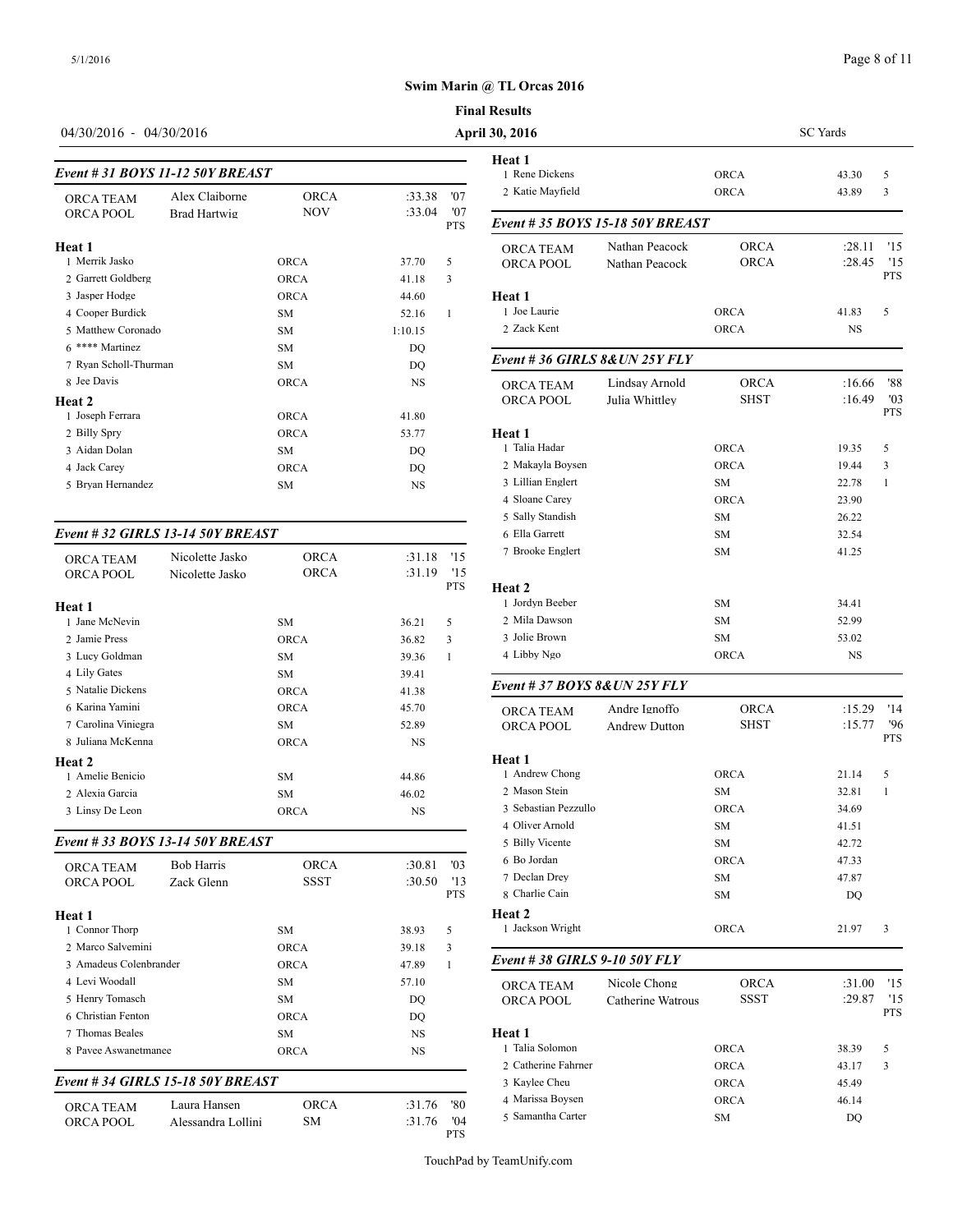|                                        | <b>Final Results</b> |                   |                       |                   |                                                       |                          |
|----------------------------------------|----------------------|-------------------|-----------------------|-------------------|-------------------------------------------------------|--------------------------|
| 04/30/2016 - 04/30/2016                |                      |                   | <b>April 30, 2016</b> |                   |                                                       |                          |
| 6 Diana Diaz                           |                      | SM                | DQ                    |                   | 1 Kathryn Arinduque                                   |                          |
| 7 Kelsey Levine                        |                      | <b>ORCA</b>       | DQ                    |                   | 2 Lily Gates                                          |                          |
| 8 Clara Rubin                          |                      | <b>ORCA</b>       | <b>NS</b>             |                   | 3 Katherine McCallister                               |                          |
| Heat 2                                 |                      |                   |                       |                   | 4 Natalie Dickens                                     |                          |
| 1 Lucy Jaworski                        |                      | <b>ORCA</b>       | 44.92                 |                   | 5 Alexia Garcia                                       |                          |
| 2 Carolina Caldwell                    |                      | <b>ORCA</b>       | 51.16                 |                   | 6 Angela Cox-Parra                                    |                          |
| 3 Hannah Levine                        |                      | <b>ORCA</b>       | 51.64                 |                   | 7 Yeymi Canche<br>8 Brianna Zavaglia                  |                          |
| Event #39 BOYS 9-10 50Y FLY            |                      |                   |                       |                   |                                                       |                          |
| ORCA TEAM                              | Jonah Albers         | <b>ORCA</b>       | :29.71                | '12               | Event #43 BOYS 13-14 50Y F.                           |                          |
| ORCA POOL                              | Jonah Albers         | <b>ORCA</b>       | :30.59                | '12<br><b>PTS</b> | ORCA TEAM<br>ORCA POOL                                | Zach Kent<br>RJ Reynolds |
| Heat 1                                 |                      |                   |                       |                   |                                                       |                          |
| 1 Andre Ignoffo                        |                      | <b>ORCA</b>       | 31.82                 | 5                 | <b>Heat 1</b>                                         |                          |
| 2 Nicholas Arinduque                   |                      | <b>ORCA</b>       | 39.81                 | 3                 | 1 Jonah Albers                                        |                          |
| 3 Abraham Hannah                       |                      | SM                | 45.08                 | 1                 | 2 Amadeus Colenbrander                                |                          |
| 4 Francesco Calvi                      |                      | <b>ORCA</b>       | 49.34                 |                   | 3 Cedric Hall                                         |                          |
| 5 Henry Sowers                         |                      | <b>ORCA</b>       | 1:02.37               |                   | 4 Boden Davis                                         |                          |
| 6 Carter Drey                          |                      | SM                | DQ                    |                   | 5 Zachary Thorp                                       |                          |
| 7 Fazzatti Deleon<br>8 Timothy Muithya |                      | SM<br><b>ORCA</b> | DQ<br><b>NS</b>       |                   | Event #44 GIRLS 15-18 50Y P                           |                          |
|                                        |                      |                   |                       |                   | <b>ORCA TEAM</b>                                      | Tai Hallsteii            |
| Event #40 GIRLS 11-12 50Y FLY          |                      |                   |                       |                   | ORCA POOL                                             | Tai Hallsteir            |
| ORCA TEAM                              | Emma Keith-Brown     | <b>ORCA</b>       | :29.17                | '15               |                                                       |                          |
| ORCA POOL                              | Lindsay Masterson    | <b>TPC</b>        | :28.68                | '91<br><b>PTS</b> | <b>Heat 1</b><br>1 Estefany Gramajo<br>2 Rene Dickens |                          |
| Heat 1<br>1 Nicole Chong               |                      |                   |                       |                   |                                                       |                          |
|                                        |                      | <b>ORCA</b>       | 31.07                 | 5                 | Event #45 BOYS 15-18 50Y F.                           |                          |
| 2 Arika Kalfayan                       |                      | SM                | 33.27                 | 3                 |                                                       |                          |
| 3 Claire Zimmerman                     |                      | <b>SM</b>         | 33.50                 | $\mathbf{1}$      | <b>ORCA TEAM</b>                                      | RJ Williams              |
| 4 Olivia Hoover                        |                      | ORCA              | 33.73                 |                   | ORCA POOL                                             | RJ Williams              |
| 5 Kira Rodriguez                       |                      | <b>ORCA</b>       | 33.86                 |                   | Heat 1                                                |                          |
| 6 Malia Davis                          |                      | <b>ORCA</b>       | 36.05                 |                   | 1 Zack Kent                                           |                          |
| 7 Brie Thompson                        |                      | SM                | 42.85                 |                   | Event #46 GIRLS 8& UN 1001                            |                          |
| 8 Marina Stevens                       |                      | SM                | NS                    |                   |                                                       |                          |
| Heat 2                                 |                      |                   |                       |                   | <b>ORCA TEAM</b>                                      | Shannon Fe               |
| 1 Caitlyn Harrell                      |                      | ORCA              | 41.73                 |                   | ORCA POOL                                             | Natalie Focl             |
| 2 Romina Calvi                         |                      | ORCA              | 45.06                 |                   |                                                       |                          |
| 3 Haley Bosch                          |                      | SΜ                | 47.77                 |                   | Heat 1<br>1 Talia Hadar                               |                          |
| 4 Olivia Pezzullo                      |                      | ORCA              | 48.08                 |                   |                                                       |                          |
| 5 Roselyn De Leon<br>6 Emily Flores    |                      | <b>ORCA</b><br>SΜ | 59.00<br>1:04.34      |                   | Event #47 BOYS 8& UN 100Y                             |                          |
|                                        |                      |                   |                       |                   | ORCA TEAM                                             | Randy Cline              |
| Event #41 BOYS 11-12 50Y FLY           |                      |                   |                       |                   | ORCA POOL                                             | Jamie Burns              |
| ORCA TEAM                              | Jonah Albers         | <b>ORCA</b>       | :27.41                | '14               | Heat 1                                                |                          |
| ORCA POOL                              | Jonah Albers         | <b>ORCA</b>       | :28.26                | '14<br><b>PTS</b> | 1 Blake Gaskin<br>2 Will Healy                        |                          |
| Heat 1                                 |                      |                   |                       |                   |                                                       |                          |
| 1 Daniel Hadar<br>2 Garrett Goldberg   |                      | ORCA<br>ORCA      | 32.09<br>35.12        | 5<br>3            | Event #48 GIRLS 9-10 100Y I                           |                          |
| 3 Joseph Ferrara                       |                      | ORCA              | 37.29                 |                   | ORCA TEAM                                             | Emma Keitl               |
| Event #42 GIRLS 13-14 50Y FLY          |                      |                   |                       |                   | ORCA POOL                                             | S Miller                 |
| ORCA TEAM                              | Nicolette Jasko      | <b>ORCA</b>       | :26.47                | '15               | Heat 1                                                |                          |
| ORCA POOL                              | Nicolette Jasko      | <b>ORCA</b>       | :27.26                | '15<br><b>PTS</b> | 1 Catherine Fahrner<br>2 Talia Solomon                |                          |
| Heat 1                                 |                      |                   |                       |                   |                                                       |                          |

| <b>Final Results</b>            |                  |             |                 |                   |
|---------------------------------|------------------|-------------|-----------------|-------------------|
| <b>April 30, 2016</b>           |                  |             | <b>SC</b> Yards |                   |
| 1 Kathryn Arinduque             |                  | <b>ORCA</b> | 32.90           | 5                 |
| 2 Lily Gates                    |                  | <b>SM</b>   | 32.99           | 3                 |
| 3 Katherine McCallister         |                  | <b>SM</b>   | 33.51           | $\mathbf{1}$      |
| 4 Natalie Dickens               |                  | <b>ORCA</b> | 34.39           |                   |
| 5 Alexia Garcia                 |                  | SM.         | 34.74           |                   |
| 6 Angela Cox-Parra              |                  | <b>ORCA</b> | 36.65           |                   |
| 7 Yeymi Canche                  |                  | <b>ORCA</b> | 38.65           |                   |
| 8 Brianna Zavaglia              |                  | <b>ORCA</b> | 40.79           |                   |
| Event #43 BOYS 13-14 50Y FLY    |                  |             |                 |                   |
| <b>ORCA TEAM</b>                | Zach Kent        | <b>ORCA</b> | :25.77          | '12               |
| ORCA POOL                       | RJ Reynolds      | MW          | :25.24          | '11               |
|                                 |                  |             |                 | <b>PTS</b>        |
| Heat 1                          |                  |             |                 |                   |
| 1 Jonah Albers                  |                  | <b>ORCA</b> | 27.81           | 5                 |
| 2. Amadeus Colenbrander         |                  | <b>ORCA</b> | 42.79           | 3                 |
| 3 Cedric Hall                   |                  | <b>ORCA</b> | DQ              |                   |
| 4 Boden Davis                   |                  | <b>ORCA</b> | DQ              |                   |
| 5 Zachary Thorp                 |                  | SМ          | <b>NS</b>       |                   |
| Event #44 GIRLS 15-18 50Y FLY   |                  |             |                 |                   |
| <b>ORCA TEAM</b>                | Tai Hallstein    | <b>ORCA</b> | :26.35          | '12               |
| ORCA POOL                       | Tai Hallstein    | ORCA        | :27.56          | '12               |
|                                 |                  |             |                 | <b>PTS</b>        |
| Heat 1                          |                  |             |                 |                   |
| 1 Estefany Gramajo              |                  | <b>ORCA</b> | 34.85           | 5                 |
| 2 Rene Dickens                  |                  | <b>ORCA</b> | 35.69           | 3                 |
| Event #45 BOYS 15-18 50Y FLY    |                  |             |                 |                   |
| <b>ORCA TEAM</b>                | RJ Williams      | ORCA        | :22.83          | '15               |
| ORCA POOL                       | RJ Williams      | ORCA        | :23.51          | '15               |
| Heat 1                          |                  |             |                 |                   |
| 1 Zack Kent                     |                  | <b>ORCA</b> | <b>NS</b>       |                   |
| Event #46 GIRLS 8& UN 100Y I.M. |                  |             |                 |                   |
| <b>ORCA TEAM</b>                | Shannon Ferriter | ORCA        | 1:26.79         | '76               |
| ORCA POOL                       | Natalie Focha    | SHST        | 1:29.23         | '03               |
|                                 |                  |             |                 | <b>PTS</b>        |
| Heat 1<br>1 Talia Hadar         |                  |             |                 |                   |
|                                 |                  | ORCA        | 1:44.29         | 5                 |
| Event #47 BOYS 8&UN 100Y I.M.   |                  |             |                 |                   |
| ORCA TEAM                       | Randy Cline      | ORCA        | 1:24.80         | '90               |
| ORCA POOL                       | Jamie Burns      | TPC         | 1:24.80         | '82<br><b>PTS</b> |
| Heat 1                          |                  |             |                 |                   |
| 1 Blake Gaskin                  |                  | ORCA        | 2:32.01         | 5                 |
| 2 Will Healy                    |                  | SΜ          | DQ              |                   |
|                                 |                  |             |                 |                   |
| Event #48 GIRLS 9-10 100Y I.M.  |                  |             |                 |                   |
| ORCA TEAM                       | Emma Keith-Brown | ORCA        | 1:13.42         | '14               |
| ORCA POOL                       | S Miller         | <b>TPC</b>  | 1:13.09         | '78               |
|                                 |                  |             |                 | <b>PTS</b>        |
| Heat 1                          |                  |             |                 |                   |
| 1 Catherine Fahrner             |                  | ORCA        | 1:25.62         | 5                 |
| 2 Talia Solomon                 |                  | <b>ORCA</b> | 1:27.63         | 3                 |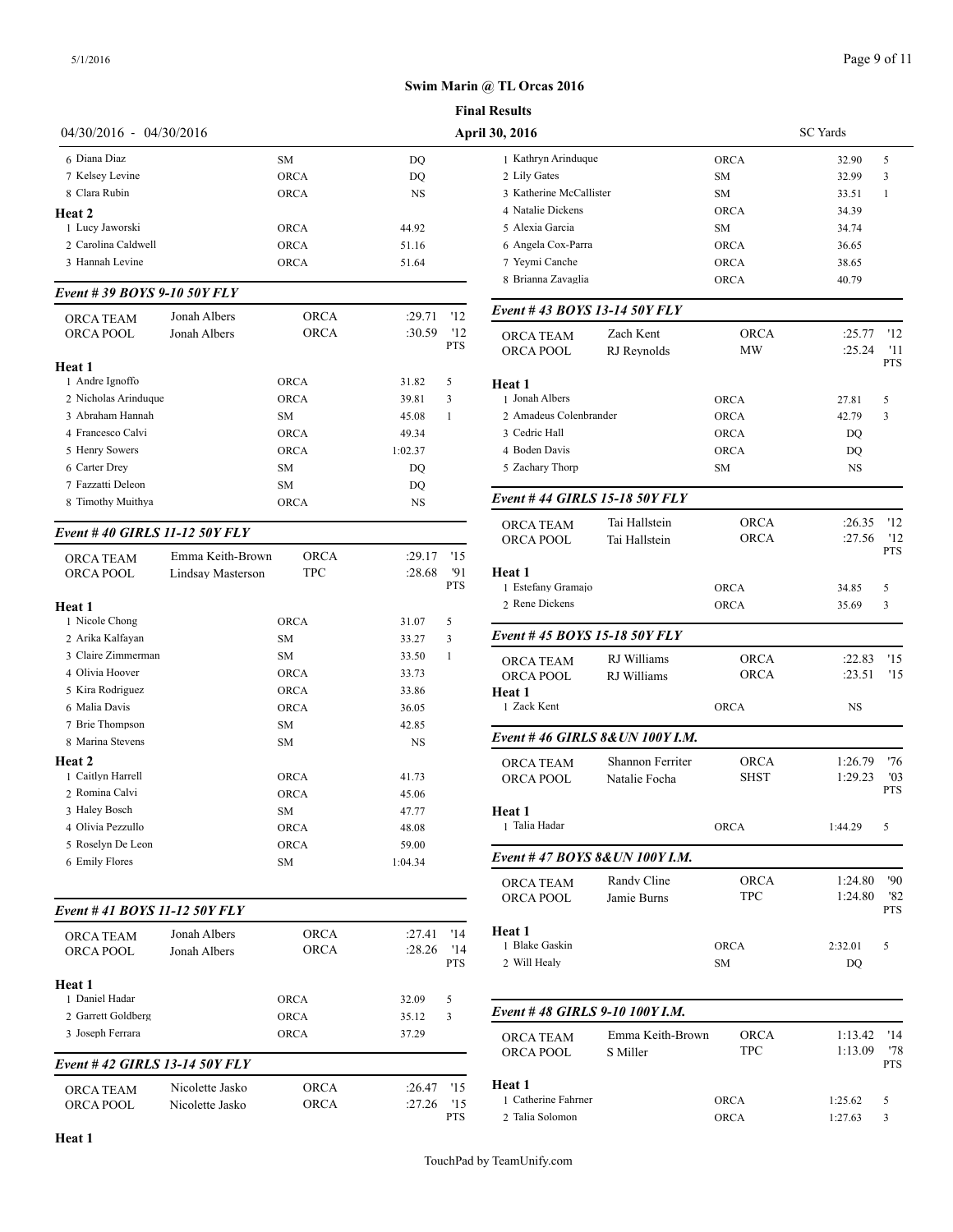### **@ TL Orcas 2016**

|                                  |                    |             |           |                   | Swim Marin (a) TL Orcas $2016$               |
|----------------------------------|--------------------|-------------|-----------|-------------------|----------------------------------------------|
|                                  |                    |             |           |                   | <b>Final Results</b>                         |
| 04/30/2016 - 04/30/2016          |                    |             |           |                   | <b>April 30, 2016</b>                        |
| 3 Hayden Goldberg                |                    | <b>ORCA</b> | 1:57.89   |                   |                                              |
| 4 Sarah Pledger                  |                    | <b>SM</b>   | 2:08.14   | $\mathbf{1}$      | Event # 54 GIRLS 15-18 100Y                  |
| 5 Katie Ellis                    |                    | <b>SM</b>   | 2:32.00   |                   |                                              |
| 6 Jessa Dunn                     |                    | <b>ORCA</b> | DQ        |                   | Francesca L<br><b>ORCA TEAM</b>              |
| 7 Cayman Stein                   |                    | <b>SM</b>   | <b>NS</b> |                   | <b>ORCA POOL</b><br>Francesca L              |
| Event #49 BOYS 9-10 100Y I.M.    |                    |             |           |                   | <b>Heat 1</b><br>1 Estefany Gramajo          |
| ORCA TEAM                        | Daniel Hadar       | <b>ORCA</b> | 1:14.40   | '15               |                                              |
| ORCA POOL                        | Peter Wicklund     | <b>NOV</b>  | 1:14.05   | '97               | Event # 55 BOYS 15-18 100Y 1                 |
|                                  |                    |             |           | <b>PTS</b>        |                                              |
| Heat 1<br>1 Nicholas Arinduque   |                    | <b>ORCA</b> | 1:30.82   | 5                 | John Schmi<br><b>ORCA TEAM</b>               |
| 2 Jake Goldman                   |                    | <b>SM</b>   | 1:49.30   | 3                 | ORCA POOL<br>Geoffrey Cl                     |
| 3 Micah Arnold                   |                    | <b>SM</b>   | 2:06.57   | 1                 | <b>Heat 1</b>                                |
| 4 Bobby Seater                   |                    | <b>SM</b>   | 2:10.41   |                   | 1 Joe Laurie                                 |
| 5 Jacob Ellis                    |                    | <b>SM</b>   | 2:11.67   |                   | 2 Max Harrod                                 |
| 6 Francesco Calvi                |                    | <b>ORCA</b> | DQ        |                   | 3 Zack Kent                                  |
| 7 Ruben Roth                     |                    | <b>SM</b>   | DQ        |                   |                                              |
| Event # 50 GIRLS 11-12 100Y I.M. |                    |             |           |                   | Event # 56 MIXED 8& UN 100                   |
|                                  |                    |             |           |                   | ORCA TEAM                                    |
| <b>ORCA TEAM</b>                 | Madeline Salesky   | <b>ORCA</b> | 1:07.29   | '10               | ORCA POOL                                    |
| <b>ORCA POOL</b>                 | Reese Burns        | <b>SVST</b> | 1:05.43   | '14<br><b>PTS</b> |                                              |
|                                  |                    |             |           |                   | <b>Heat 1</b><br>1 Terra Linda Orcas A       |
| Heat 1<br>1 Gianna Ross          |                    |             |           |                   | 1 Wright, Jackson                            |
|                                  |                    | <b>ORCA</b> | 1:19.32   | 5                 | 3 Carey, Sloane                              |
| 2 Sabrina Falk                   |                    | <b>ORCA</b> | 1:28.24   | 3                 | 2 Terra Linda Orcas B                        |
| 3 Olivia Pezzullo                |                    | <b>ORCA</b> | 1:39.11   |                   | 1 Blair, Brittney                            |
| 4 Brie Thompson                  |                    | <b>SM</b>   | DQ        |                   | 3 Beren, Karleigh                            |
| 5 Kira Rodriguez                 |                    | <b>ORCA</b> | DQ        |                   | 3 Swimarin Sharks B                          |
| Event # 51 BOYS 11-12 100Y I.M.  |                    |             |           |                   | 4 Swimarin Sharks A                          |
| <b>ORCA TEAM</b>                 | Jonah Albers       | <b>ORCA</b> | 1:07.57   | '14               | Event # 57 MIXED 9-10 200Y                   |
| ORCA POOL                        | Nathan Luis        | <b>RHS</b>  | 1:06.39   | '14<br><b>PTS</b> | <b>ORCA TEAM</b>                             |
| Heat 1                           |                    |             |           |                   | ORCA POOL                                    |
| 1 Daniel Hadar                   |                    | <b>ORCA</b> | 1:15.22   | 5                 |                                              |
| 2 Garrett Goldberg               |                    | <b>ORCA</b> | 1:19.49   | 3                 | Heat 1                                       |
| 3 Jee Davis                      |                    | ORCA        | NS        |                   | 1 Terra Linda Orcas A                        |
|                                  |                    |             |           |                   | 1 Arinduque, Nicholas<br>3 Fahrner.Catherine |
| Event # 52 GIRLS 13-14 100Y I.M. |                    |             |           |                   | 2 Terra Linda Orcas B                        |
| <b>ORCA TEAM</b>                 | Sophie Keith-Brown | <b>ORCA</b> | 1:04.17   | '15               | 1 Gramajo, Noelia                            |
| ORCA POOL                        | Kate McCarthy      | <b>SHST</b> | 1:05.57   | '15               | 3 Hodge, Magnus                              |
|                                  |                    |             |           | <b>PTS</b>        | 3 Swimarin Sharks B                          |
| Heat 1                           |                    |             |           |                   | 4 Swimarin Sharks A                          |
| 1 Jane McNevin                   |                    | SM          | 1:14.36   | 5                 | Event # 58 MIXED 11-12 2001                  |
| 2 Kathryn Arinduque              |                    | <b>ORCA</b> | 1:15.81   | 3                 |                                              |
| 3 Jamie Press                    |                    | <b>ORCA</b> | 1:19.98   | $\mathbf{1}$      | <b>ORCA TEAM</b><br>ORCA POOL                |
| 4 Lucy Goldman                   |                    | <b>SM</b>   | 1:27.07   |                   |                                              |
| Event # 53 BOYS 13-14 100Y I.M.  |                    |             |           |                   | <b>Heat 1</b>                                |
| ORCA TEAM                        | Jordan Nolan       | ORCA        | :59.62    | '01               | 1 Terra Linda Orcas A                        |
| ORCA POOL                        | Emerson Sullivan   | <b>SHST</b> | 1:00.41   | '13               | 1 Chong, Nicole                              |
|                                  |                    |             |           | <b>PTS</b>        | 3 Goldberg, Garrett<br>2 Terra Linda Orcas B |
| Heat 1                           |                    |             |           |                   | 1 Hoover, Olivia                             |
| 1 Danny Cribbin                  |                    | <b>ORCA</b> | 1:13.21   | 5                 | 3 Davis, Malia                               |
| 2 Marco Salvemini                |                    | <b>ORCA</b> | 1:16.48   | 3                 | 3 Swimarin Sharks A                          |
| 3 Connor Thorp                   |                    | SM          | 1:21.69   | 1                 | 4 Swimarin Sharks B                          |

| <b>April 30, 2016</b>                         |                                | <b>SC</b> Yards                |                  |                          |  |
|-----------------------------------------------|--------------------------------|--------------------------------|------------------|--------------------------|--|
| Event # 54 GIRLS 15-18 100Y I.M.              |                                |                                |                  |                          |  |
| <b>ORCA TEAM</b>                              | Francesca Lollini              | ORCA                           | 1:02.15          | '05                      |  |
| ORCA POOL                                     | Francesca Lollini              | SМ                             | 1:02.15          | '05<br><b>PTS</b>        |  |
| <b>Heat 1</b><br>1 Estefany Gramajo           |                                | <b>ORCA</b>                    | 1:26.38          | 5                        |  |
|                                               |                                |                                |                  |                          |  |
| Event # 55 BOYS 15-18 100Y I.M.               |                                |                                |                  |                          |  |
| <b>ORCA TEAM</b><br>ORCA POOL                 | John Schmitz<br>Geoffrey Cline | <b>ORCA</b><br><b>WAVE</b>     | :56.00<br>:55.36 | '78<br>'98<br><b>PTS</b> |  |
| Heat 1                                        |                                |                                |                  |                          |  |
| 1 Joe Laurie<br>2 Max Harrod                  |                                | ORCA                           | 1:28.47          | 5                        |  |
| 3 Zack Kent                                   |                                | <b>ORCA</b><br><b>ORCA</b>     | DQ<br><b>NS</b>  |                          |  |
| Event # 56 MIXED 8& UN 100Y FREE REL          |                                |                                |                  |                          |  |
| <b>ORCA TEAM</b>                              |                                | <b>ORCA</b>                    | 1:04.02          | '88                      |  |
| ORCA POOL                                     |                                | <b>SHST</b>                    | 1:03.96          | '97                      |  |
|                                               |                                |                                |                  | <b>PTS</b>               |  |
| Heat 1<br>1 Terra Linda Orcas A               |                                |                                |                  |                          |  |
| 1 Wright, Jackson                             |                                | <b>ORCA</b><br>2 Hadar, Talia  | 1:11.55          | 7                        |  |
| 3 Carey, Sloane                               |                                | 4 Chong, Andrew                |                  |                          |  |
| 2 Terra Linda Orcas B                         |                                | <b>ORCA</b>                    | 1:23.81          | 3                        |  |
| 1 Blair, Brittney                             |                                | 2 Albers, Adam                 |                  |                          |  |
| 3 Beren, Karleigh                             |                                | 4 Ross, Brodie                 |                  |                          |  |
| 3 Swimarin Sharks B                           |                                | <b>SM</b>                      | 1:39.73          | $\mathbf{1}$             |  |
| 4 Swimarin Sharks A                           |                                | <b>SM</b>                      | DQ               |                          |  |
| Event # 57 MIXED 9-10 200Y FREE REL           |                                |                                |                  |                          |  |
| ORCA TEAM                                     |                                | ORCA                           | 1:59.20          | '15                      |  |
| <b>ORCA POOL</b>                              |                                | <b>SSST</b>                    | 2:01.65          | '15<br><b>PTS</b>        |  |
| Heat 1                                        |                                |                                |                  |                          |  |
| 1 Terra Linda Orcas A                         |                                | <b>ORCA</b>                    | 2:12.20          | 7                        |  |
| 1 Arinduque, Nicholas                         |                                | 2 Solomon, Talia               |                  |                          |  |
| 3 Fahrner, Catherine<br>2 Terra Linda Orcas B |                                | 4 Ignoffo, Andre               |                  |                          |  |
| 1 Gramajo, Noelia                             |                                | <b>ORCA</b><br>2 Cheu, Kaylee  | 2:41.50          | 3                        |  |
| 3 Hodge, Magnus                               |                                | 4 Kennedy, Brendan             |                  |                          |  |
| 3 Swimarin Sharks B                           |                                | SM.                            | 3:09.36          | $\mathbf{1}$             |  |
| 4 Swimarin Sharks A                           |                                | <b>SM</b>                      | <b>NS</b>        |                          |  |
| Event # 58 MIXED 11-12 200Y FREE REL          |                                |                                |                  |                          |  |
| ORCA TEAM                                     |                                | ORCA                           | 1:53.50          | '92                      |  |
| ORCA POOL                                     |                                | <b>SHST</b>                    | 1:51.63          | '96<br><b>PTS</b>        |  |
| Heat 1                                        |                                |                                |                  |                          |  |
| 1 Terra Linda Orcas A                         |                                | ORCA                           | 1:57.53          | 7                        |  |
| 1 Chong, Nicole                               |                                | 2 Ross, Gianna                 |                  |                          |  |
| 3 Goldberg, Garrett<br>2 Terra Linda Orcas B  |                                | 4 Hadar, Daniel                |                  |                          |  |
| 1 Hoover, Olivia                              |                                | <b>ORCA</b><br>2 Jasko, Merrik | 2:02.54          | 3                        |  |
| 3 Davis, Malia                                |                                | 4 Hodge, Jasper                |                  |                          |  |
| 3 Swimarin Sharks A                           |                                | SΜ                             | 2:12.59          | $\mathbf{1}$             |  |
| 4 Swimarin Sharks B                           |                                | SM                             | NS               |                          |  |
|                                               |                                |                                |                  |                          |  |